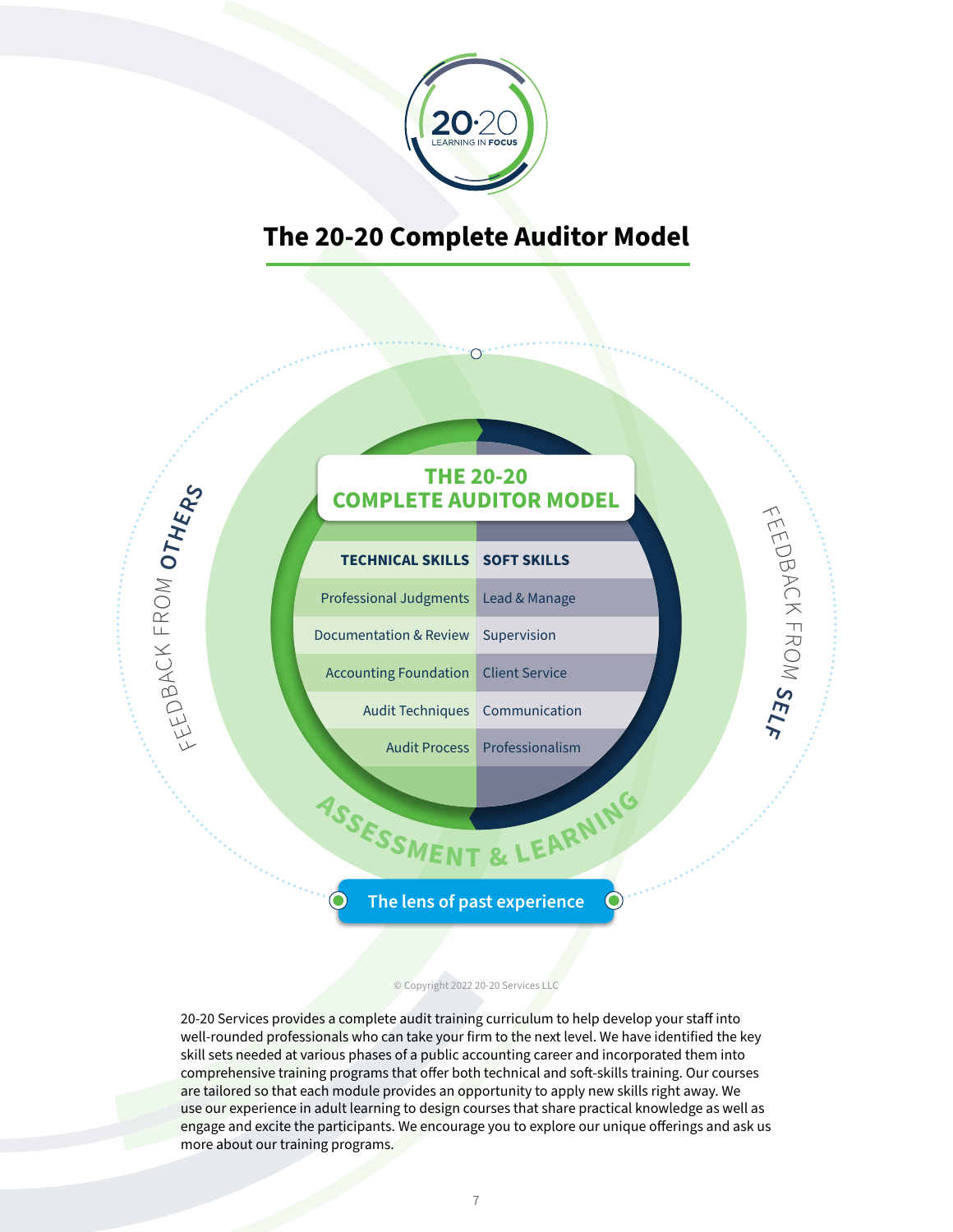#### AUDIT TRAINING





#### **MODULE INFORMATION**

| <b>Program Duration</b>                                                                                                                 |                            | Variable                                                              |
|-----------------------------------------------------------------------------------------------------------------------------------------|----------------------------|-----------------------------------------------------------------------|
| Prerequisite                                                                                                                            | 0-1 Year Professional Exp. |                                                                       |
| Level of Instruction                                                                                                                    |                            | <b>Basic</b>                                                          |
| Delivery Method                                                                                                                         |                            | <b>Group Live</b><br><b>Group Internet</b><br><b>Blended Learning</b> |
| <b>CPF Credits</b><br><b>24 Credits</b><br>Auditing (AUD) - 20<br>Communications & Marketing (COM) – 3<br>Personal Development (PD) - 1 |                            |                                                                       |
| <b>Advanced Preparation</b>                                                                                                             |                            | Non                                                                   |

#### **LEARNING OBJECTIVES**

- ◉ Describe the general audit process including the gathering of information, uses of risk assessments, performance of procedures, and the reporting process.
- Perform and document common basic audit procedures such as vouching, tracing, confirming, inspecting, and observing.
- ◉ Take instruction and complete common tasks and audit procedures in areas often assigned to newer associates such as cash, accounts payable, inventory, and accounts receivable.

V2022A

#### **CONTACT 20•20 SERVICES**

**Beckie Reilly** Executive VP – Sales **[beckie.reilly@20-20services.com](mailto:beckie.reilly%4020-20services.com?subject=)**

**20-20 Services [www.20-20services.com](http://www.20-20services.com)**

#### **LEVEL ONE**

## **New Hire Training**

#### **LEVEL ONE SUMMARY**

New Hire Training is designed for individuals with limited practical experience on audits. The program provides critical skill training for new associates related to performing and documenting audit procedures. The program addresses the skills by examining and practicing audit procedures in the common audit areas assigned to newer associates. Utilization of the accounting records from a real small business creates a realistic simulation in the classroom. The program also provides training on certain key foundational skills necessary to be successful in the profession.

**1**

#### **MODULE SUMMARY**

|           | <b>Audit Concepts and Skills</b>                  | <b>9 Credits</b>  |
|-----------|---------------------------------------------------|-------------------|
|           | Role of the New Hire (AUD 1)                      |                   |
| $\bullet$ | <b>Audit Process (AUD 2)</b>                      |                   |
| ۰         | Risk Assessment Procedures & Walkthroughs (AUD 2) |                   |
| ۰         | Audit Procedures (AUD 2)                          |                   |
| ۰         | Preparing Audit Documentation (AUD 2)             |                   |
|           |                                                   | <b>11 Credits</b> |
|           | Cash (AUD 3)                                      |                   |
|           | Accounts Receivable (AUD 2)                       |                   |
| ۰         | Inventory Observations (AUD 2)                    |                   |
| ۰         | Property, Plant & Equipment (AUD 2)               |                   |
| ۰         | Accounts Payable (AUD 2)                          |                   |
|           | <b>Professional Skills</b>                        |                   |
|           | Listening Skills (COM 2)                          |                   |
|           | Professionalism (PD 1)                            |                   |
|           | Business Writing Fundamentals (COM 1)             |                   |
|           |                                                   |                   |

*"Include your firm's auditing forms in this course at no additional cost! Contact us to discuss."*

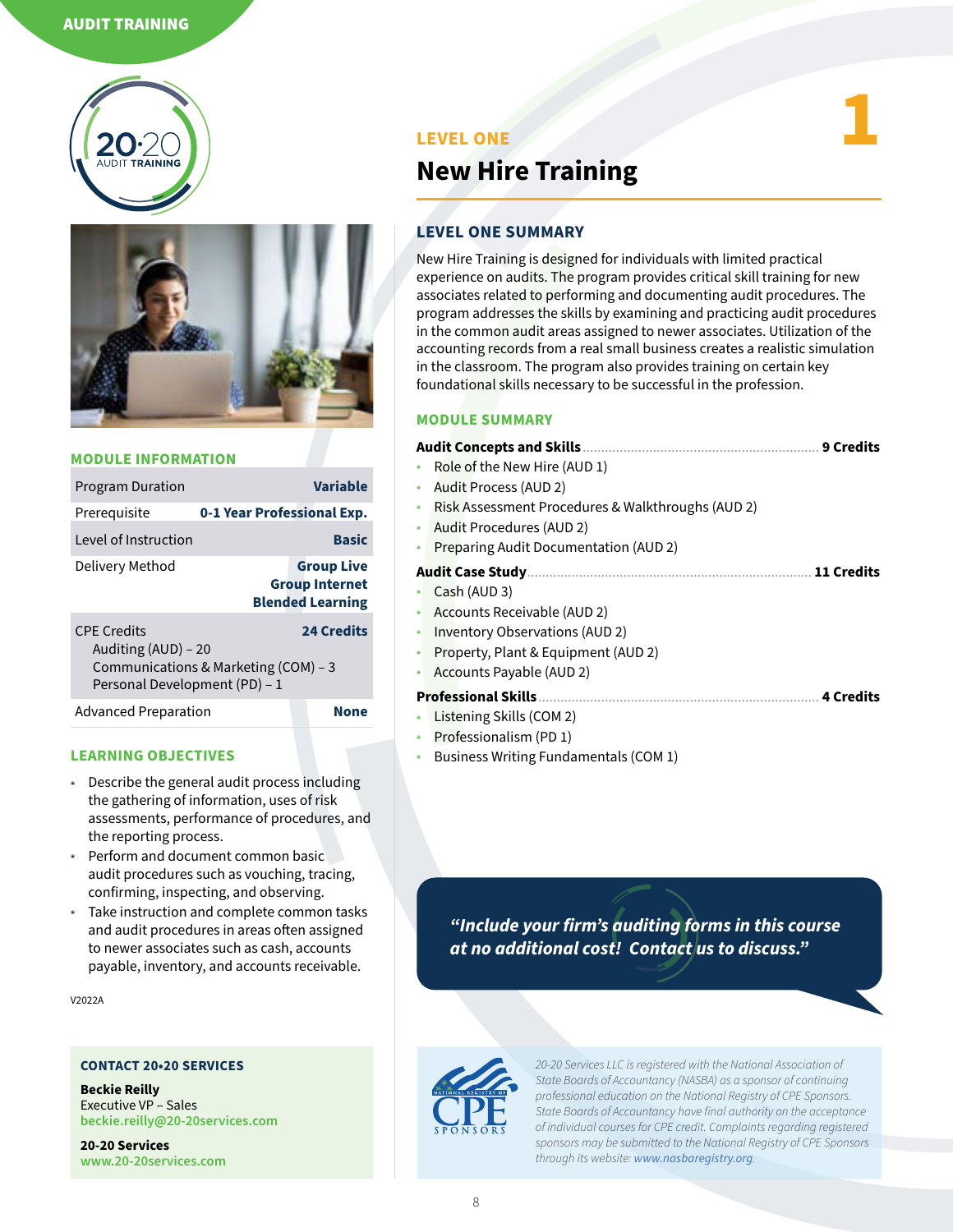**2**





#### **MODULE INFORMATION**

| <b>Program Duration</b>                                             | Variable                                                              |
|---------------------------------------------------------------------|-----------------------------------------------------------------------|
| Prereguisite                                                        | 6-18 Mos. Professional Exp.                                           |
| Level of Instruction                                                | <b>Basic</b>                                                          |
| Delivery Method                                                     | <b>Group Live</b><br><b>Group Internet</b><br><b>Blended Learning</b> |
| <b>CPF Credits</b><br>Auditing (AUD) – 22<br>Accounting (ACCT) $-1$ | <b>24 Credits</b><br>Communications & Marketing (COM) – 1             |
| <b>Advanced Preparation</b>                                         | None                                                                  |

#### **LEARNING OBJECTIVES**

- ◉ Apply basic risk assessment procedures, including updating and validating cycle level control documentation and entity understanding.
- ◉ Effectively perform basic audit procedures such as analytical procedures, sampling and fraud procedures, and address specific areas such as valuation of receivables, accounting for leases, and revenue.
- Gather and share information with the client and audit team, and demonstrate appropriate and ethical decision making.

V2022A

#### **CONTACT 20•20 SERVICES**

**Beckie Reilly** Executive VP – Sales **[beckie.reilly@20-20services.com](mailto:beckie.reilly%4020-20services.com?subject=)**

**20-20 Services [www.20-20services.com](http://www.20-20services.com)**

## **LEVEL TWO Staff Training**

#### **LEVEL TWO SUMMARY**

Staff Training is designed for staff accountants with one busy season of experience. This program includes significant content targeted for tasks and procedures performed by the more experienced staff person on the engagement. Topics include updating internal control documentation, performing walkthroughs, sampling techniques, valuation testing for accounts receivable and data analytics. In addition, the program provides skill training on select key foundational skills necessary for success in the public accounting profession.

#### **MODULE SUMMARY**

#### **Audit Knowledge and Skills** .......................................................... **15 Credits**

- ◉ Role of Audit Staff (AUD 1)
- Risk Based Auditing (AUD 1)
- ◉ Audit Process (AUD 2)
- Understanding the Entity (AUD 2)
- Understanding and Documenting Internal Controls (AUD 2)
- Beyond the Basics (AUD 1)
- Fraud (AUD 2)
- Substantive Analytical Procedures (AUD 2)
- Substantive Sampling (AUD 2)

|--|--|--|--|--|--|

- ◉ Accounts Receivable (AUD 2)
- Auditing Inventory (AUD 1, ACCT 1)
- Introduction to Data Analytics in the Audit (AUD 3)
- **Professional Skills**............................................................................ **2 Credits**
- Performing Effective Inquiries (COM 1/AUD 1)

*"Include your firm's auditing forms in this course at no additional cost! Contact us to discuss."*



*20-20 Services LLC is registered with the National Association of State Boards of Accountancy (NASBA) as a sponsor of continuing professional education on the National Registry of CPE Sponsors. State Boards of Accountancy have final authority on the acceptance of individual courses for CPE credit. Complaints regarding registered sponsors may be submitted to the National Registry of CPE Sponsors through its website: [www.nasbaregistry.org](http://www.nasbaregistry.org).*

9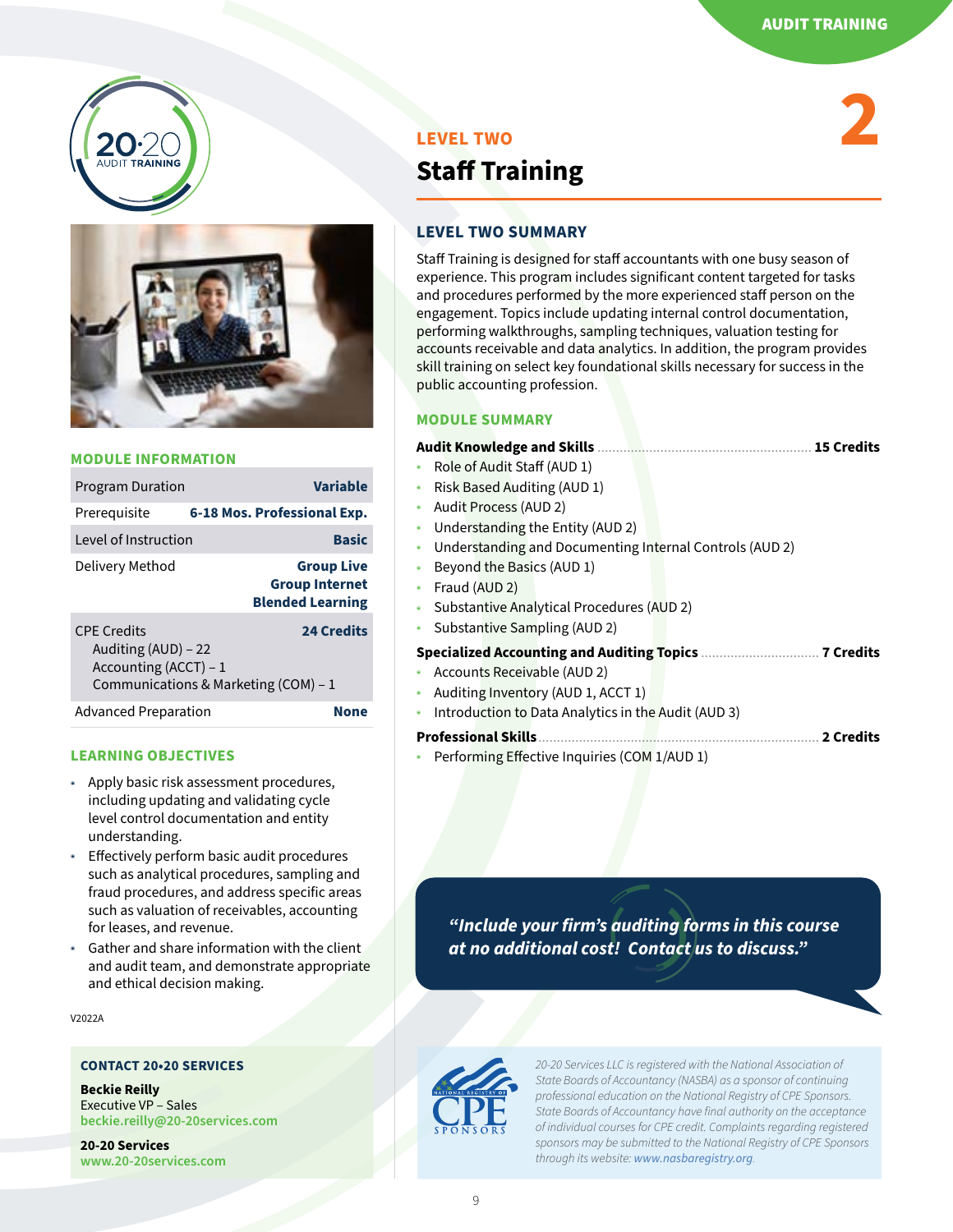#### AUDIT TRAINING





#### **MODULE INFORMATION**

| <b>Program Duration</b>                                                                                                                 |                           | <b>Variable</b>                                                       |
|-----------------------------------------------------------------------------------------------------------------------------------------|---------------------------|-----------------------------------------------------------------------|
| Prerequisite                                                                                                                            | 2+ Yrs. Professional Exp. |                                                                       |
| Level of Instruction                                                                                                                    |                           | <b>Intermediate</b>                                                   |
| Delivery Method                                                                                                                         |                           | <b>Group Live</b><br><b>Group Internet</b><br><b>Blended Learning</b> |
| <b>CPF Credits</b><br>Auditing (AUD) - 16.5<br>Accounting (ACCT) - 2<br>Personal Development (PD) - 3.5<br>Management Services (MS) - 2 |                           | <b>24 Credits</b>                                                     |
| <b>Advanced Preparation</b>                                                                                                             |                           | None                                                                  |

#### **LEARNING OBJECTIVES**

- Supervise, complete, or contribute to all required risk assessment procedures.
- Evaluate the design effectiveness of a client's activity level controls.
- Design, perform, and supervise the performance of key audit procedures, tests of controls and analytical procedures, including appropriate use of data extraction software.
- ◉ Manage audit fieldwork, including organizing the project and supervising team members.

V2022A

#### **CONTACT 20•20 SERVICES**

**Beckie Reilly** Executive VP – Sales **[beckie.reilly@20-20services.com](mailto:beckie.reilly%4020-20services.com?subject=)**

**20-20 Services [www.20-20services.com](http://www.20-20services.com)**

#### **LEVEL THREE**



## **New In-Charge Training**

#### **LEVEL THREE SUMMARY**

New In-Charge Training is designed for individuals transitioning to the role of Senior or In-Charge on the audit engagement team. This program includes significant content on the audit process, data analytics, project management, supervision, and file review to prepare the participant for in-field leadership responsibilities. The program includes significant technical content related to evaluating activity level controls, assessing and responding to risk and performing tests of controls. This program will challenge participants to put the audit process together and step into a more advanced role on the audit team.

#### **MODULE SUMMARY**

|           | <b>Audit Knowledge and Skills </b><br><b>13 Credits</b>                |
|-----------|------------------------------------------------------------------------|
|           | • Role of the In-Charge (AUD 1)                                        |
| ۰         | Audit Process & Understanding the Entity (AUD 1.5)                     |
| ۰         | Evaluating Activity Level Controls (AUD 2)                             |
| $\bullet$ | Risk Assessment (AUD 1.5)                                              |
| ۰         | Responding to Risk (AUD 1)                                             |
| ۰         | Control Testing (AUD 1.5)                                              |
| ۰         | Developing Expectations for Analytical Procedures (AUD 2)              |
|           | Reviewing Audit Documentation (AUD 2.5)                                |
|           | <b>Specialized Accounting and Auditing Topics.</b><br>3.5 Credits      |
|           | Contemporary Audit Techniques - Database and Structured Data (AUD 1.5) |
| ۰         | ASC 606: Revenue Recognition Issues (ACCT 2)                           |
|           | <b>Professional Skills</b><br>7.5 Credits                              |

- Project Management (MS 2)
- Supervision Styles & Providing Feedback (AUD 2)
- Time Management & Organization (PD 2)
- Teaching & Delegating (PD 1.5)

*"Include your firm's auditing forms in this course at no additional cost! Contact us to discuss."*

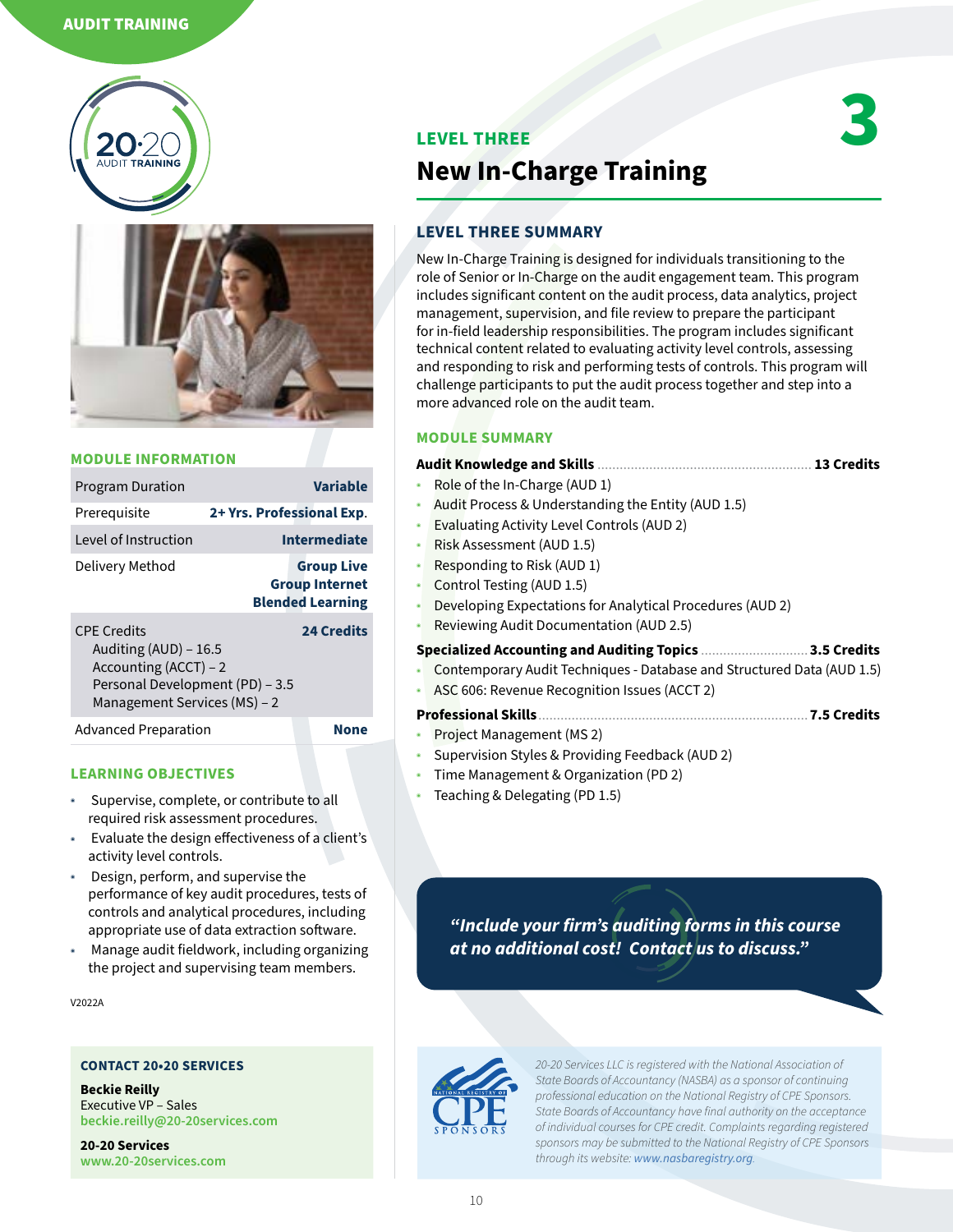**4**





#### **MODULE INFORMATION**

| <b>Program Duration</b>                                                    | <b>Variable</b>                                                       |
|----------------------------------------------------------------------------|-----------------------------------------------------------------------|
| Prerequisite                                                               | 3+ Yrs. Professional Exp.                                             |
| Level of Instruction                                                       | <b>Intermediate</b>                                                   |
| Delivery Method                                                            | <b>Group Live</b><br><b>Group Internet</b><br><b>Blended Learning</b> |
| <b>CPF Credits</b><br>Auditing (AUD) - 17<br>Personal Development (PD) - 1 | <b>24 Credits</b><br>Communications & Marketing (COM) – 6             |

Advanced Preparation **None**

#### **LEARNING OBJECTIVES**

- ◉ Evaluate the design effectiveness of a client's entity level and technology controls.
- Design custom audit programs to respond to assessed risks.
- ◉ Address challenging accounting and auditing issues in areas such as revenue recognition, accounting estimates.
- Assess self and other individuals' motivation and personal style for leading and communicating.
- ◉ Practice delivering a business presentation.

V2022A

#### **CONTACT 20•20 SERVICES**

**Beckie Reilly** Executive VP – Sales **[beckie.reilly@20-20services.com](mailto:beckie.reilly%4020-20services.com?subject=)**

**20-20 Services [www.20-20services.com](http://www.20-20services.com)**

## **LEVEL FOUR Experienced In-Charge Training**

#### **LEVEL FOUR SUMMARY**

Experienced In-Charge Training is designed for individuals with experience as the in-field leader. The program is designed to advance the skills and effectiveness of participants. The program addresses more advanced audit process steps, such as evaluating management, and setting and responding to financial statement level risks, including those created from a lack of entity level controls. The program challenges participants to create custom responses to the risks on their engagements. The program provides a variety of training related to technical accounting and auditing topics. In addition, the program provides robust research based content related to supervising for effective and efficient performance.

#### **MODULE SUMMARY**

|           |                                                           | 13.5 Credits     |
|-----------|-----------------------------------------------------------|------------------|
|           | Role of the Senior & Professional Skepticism (AUD 1.5)    |                  |
| $\bullet$ | Planning for Efficient, Quality Audits (AUD 2)            |                  |
| $\bullet$ | Case Study in Risk Assessment (AUD 4)                     |                  |
| $\bullet$ | General Technology Controls (AUD 2)                       |                  |
| $\bullet$ | Auditing Estimates (AUD 2)                                |                  |
| ۰         | Changes to Audit Reporting (AUD 2)                        |                  |
|           | <b>Specialized Accounting and Auditing Topics.</b>        | .1.5 Credits     |
|           | Contemporary Audit Techniques - Data Acquisition (AUD1.5) |                  |
|           | <b>Professional Skills</b>                                | <b>9 Credits</b> |
|           | Business Writing for Auditors (COM 2)                     |                  |
|           | Supervising & Motivating Team Members (AUD 2)             |                  |
| $\bullet$ | Communicating Within and Across Teams (COM 2)             |                  |
| $\bullet$ | Creating Business Presentations (COM 2)                   |                  |
| $\bullet$ | Mentoring for the Future (PD 1)                           |                  |
|           |                                                           |                  |

*"Include your firm's auditing forms in this course at no additional cost! Contact us to discuss."*

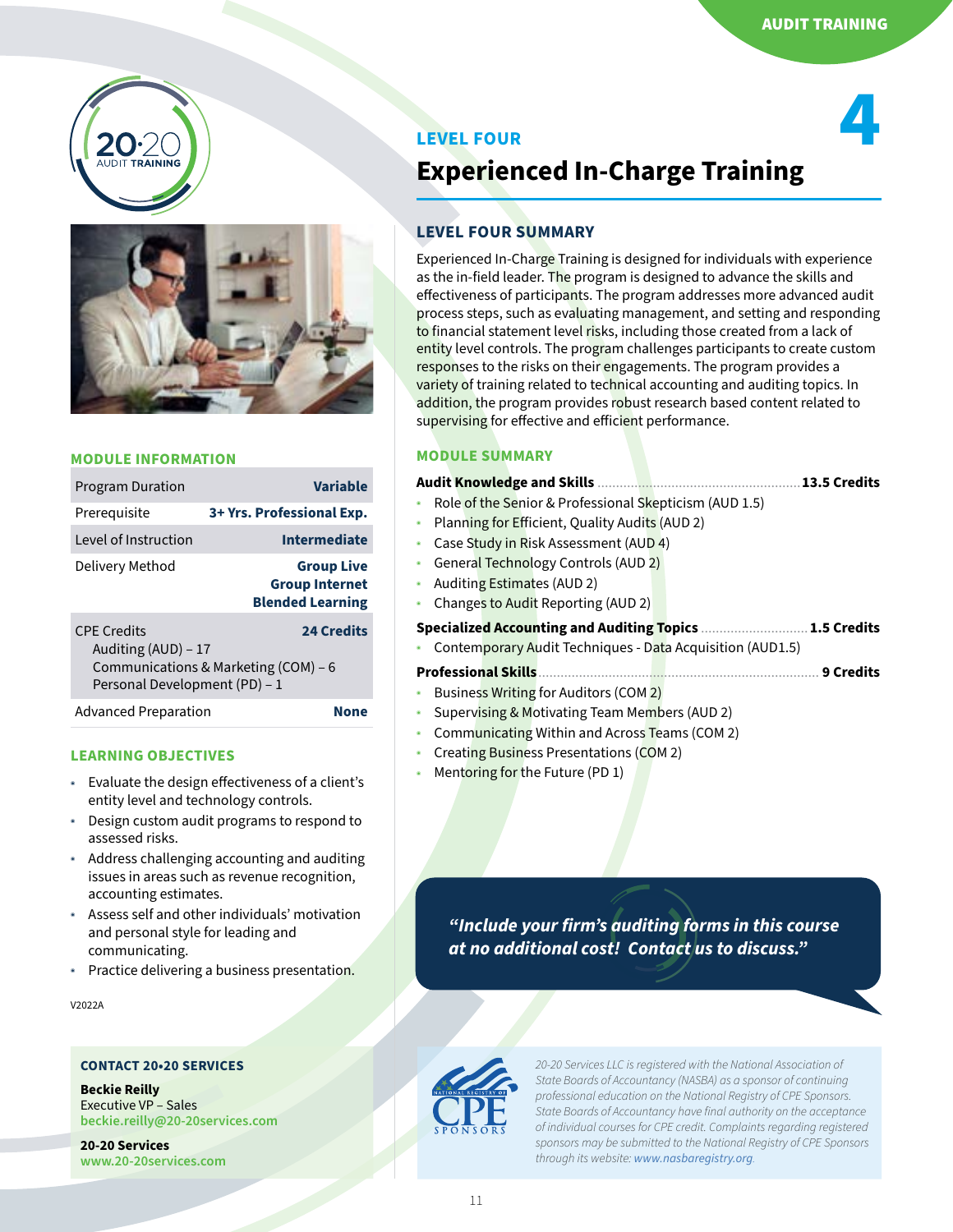



| <b>Program Duration</b>                                                                                   |                           | <b>Variable</b>                                                       |
|-----------------------------------------------------------------------------------------------------------|---------------------------|-----------------------------------------------------------------------|
| Prerequisite                                                                                              | 4+ Yrs. Professional Exp. |                                                                       |
| Level of Instruction                                                                                      |                           | <b>Intermediate</b>                                                   |
| Delivery Method                                                                                           |                           | <b>Group Live</b><br><b>Group Internet</b><br><b>Blended Learning</b> |
| <b>CPF Credits</b><br>Accounting $(ACCT) - 2$<br>Auditing (AUD) - 11.5<br>Personal Development (PD) - 2.5 |                           | <b>16 Credits</b>                                                     |
| <b>Advanced Preparation</b>                                                                               |                           | Non                                                                   |

#### **LEARNING OBJECTIVES**

- ◉ Design efficient and effective audit programs to respond to identified risks.
- ◉ Address challenging auditing issues in areas such as fair value, interim procedures, and internal control testing.
- Increase effectiveness of interactions with clients and the team through consideration of conflict management and supervisory approaches.
- Describe and apply key concepts in ASC Topic 842.

V2022A

#### **CONTACT 20•20 SERVICES**

**Beckie Reilly** Executive VP – Sales **[beckie.reilly@20-20services.com](mailto:beckie.reilly%4020-20services.com?subject=)**

**20-20 Services [www.20-20services.com](http://www.20-20services.com)**

#### **LEVEL FIVE**

## **Supervisor Training**

#### **LEVEL FIVE SUMMARY**

Supervisor Training is designed to advance the skills of experienced infield auditors and begins the development of management level skills. This two-day program provides training in audit technical areas, as well as foundational skills essential for leading teams. The blend of skills and technical topics makes this a valuable program for continued growth in the profession.

**5**

#### **MODULE SUMMARY**

| . 6 Credits                                                        |
|--------------------------------------------------------------------|
| • Role of the Supervisor (AUD 1)                                   |
| • Designing Risk-Based Audit Procedures (AUD 2)                    |
| Laterine Due and uses the dual property of Cantral Testing (AUD 3) |

- Interim Procedures, Including Internal Control Testing (AUD 2)
- Auditing Fair Value & Using the Work of a Specialist (AUD 1)

#### **Specialized Accounting and Auditing Topics ....................... 5.5 Credits**

- Case Study in Accounting for Leases (ACCT 2)
- Digital Strategy for Audit Leadership (AUD 2)
- Contemporary Audit Techniques Alternatives to Sampling (AUD 1.5)

#### **Professional Skills ........................................................... 4.5 Credits**

- ◉ Providing Written & Verbal Feedback (AUD 2)
- ◉ Conflict Management (PD 1.5)
- ◉ Creative Problem Solving (PD 1)

*"Include your firm's auditing forms in this course at no additional cost! Contact us to discuss."*



*20-20 Services LLC is registered with the National Association of State Boards of Accountancy (NASBA) as a sponsor of continuing professional education on the National Registry of CPE Sponsors. State Boards of Accountancy have final authority on the acceptance of individual courses for CPE credit. Complaints regarding registered sponsors may be submitted to the National Registry of CPE Sponsors through its website: [www.nasbaregistry.org](http://www.nasbaregistry.org).*

12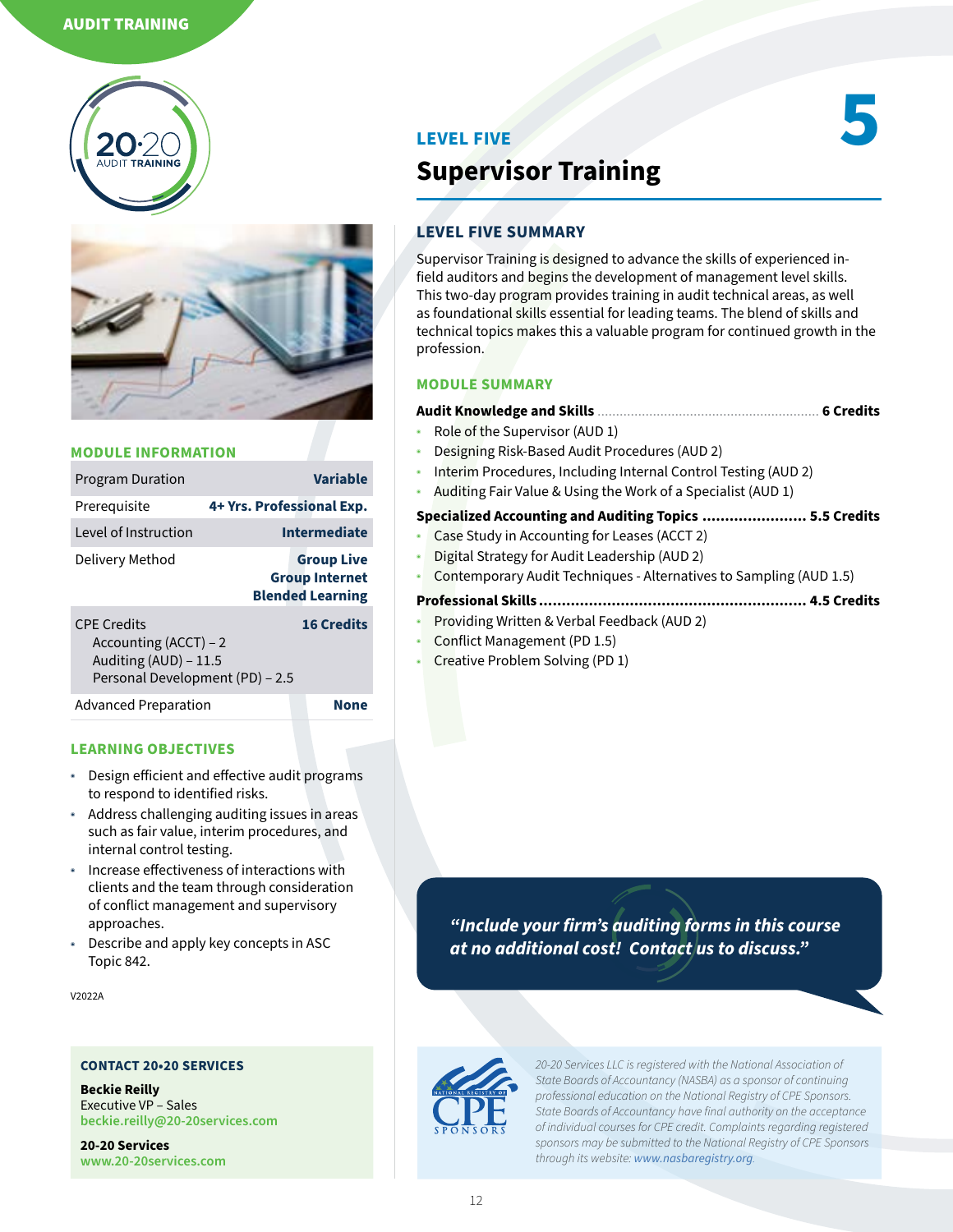



| <b>Program Duration</b>                                                                                   | Variable                                                              |
|-----------------------------------------------------------------------------------------------------------|-----------------------------------------------------------------------|
| Prerequisite                                                                                              | 5+ Yrs. Professional Exp.                                             |
| Level of Instruction                                                                                      | <b>Intermediate</b>                                                   |
| Delivery Method                                                                                           | <b>Group Live</b><br><b>Group Internet</b><br><b>Blended Learning</b> |
| <b>CPF Credits</b><br>Auditing (AUD) – 8<br>Personal Development (PD) - 6<br>Management Services (MS) - 2 | <b>16 Credits</b>                                                     |
| <b>Advanced Preparation</b>                                                                               |                                                                       |

#### **LEARNING OBJECTIVES**

- ◉ Perform managerial roles on audit engagements, including identifying quality issues, job specific project management, and managing multiple over-lapping projects.
- Analyze and report to the client all required information, including addressing financial misstatements and control deficiencies.

#### **CONTACT 20•20 SERVICES**

**Beckie Reilly** Executive VP – Sales **[beckie.reilly@20-20services.com](mailto:beckie.reilly%4020-20services.com?subject=)**

**20-20 Services [www.20-20services.com](http://www.20-20services.com)**

#### AUDIT TRAINING

**6**

## **LEVEL SIX Manager Training**

#### **LEVEL SIX SUMMARY**

Manager Training is designed for individuals who have recently transitioned or are preparing to transition to a managerial role. This two-day program contains technical auditing topics, with a focus on communicating findings and issues with the client, reviewing recent inspection report findings and data analytics. The program also contains content related to key foundational skills necessary to function as a manager within the public accounting profession.

#### **MODULE SUMMARY**

#### **Audit Knowledge and Skills ................................................. 6 Credits**

- Role of the Manager (AUD 1)
- The Manager Review (AUD 1)
- Learning from Inspection Reports (AUD 2)
- Impact of Technology in Accounting and Auditing (AUD 2)

#### **Evaluating & Communicating Results ................................... 2 Credits**

- Results of Substantive Audit Procedures (AUD 1)
- Uncorrected Misstatements & Control Deficiencies (AUD 1)

#### **Professional Skills .............................................................. 8 Credits**

- Time Management and Organization (PD 2)
- Leadership and Management (PD 2)
- ◉ Project Management (MS 2)
- Business Development (PD 2)

V2022A *"Include your firm's auditing forms in this course at no additional cost! Contact us to discuss."*

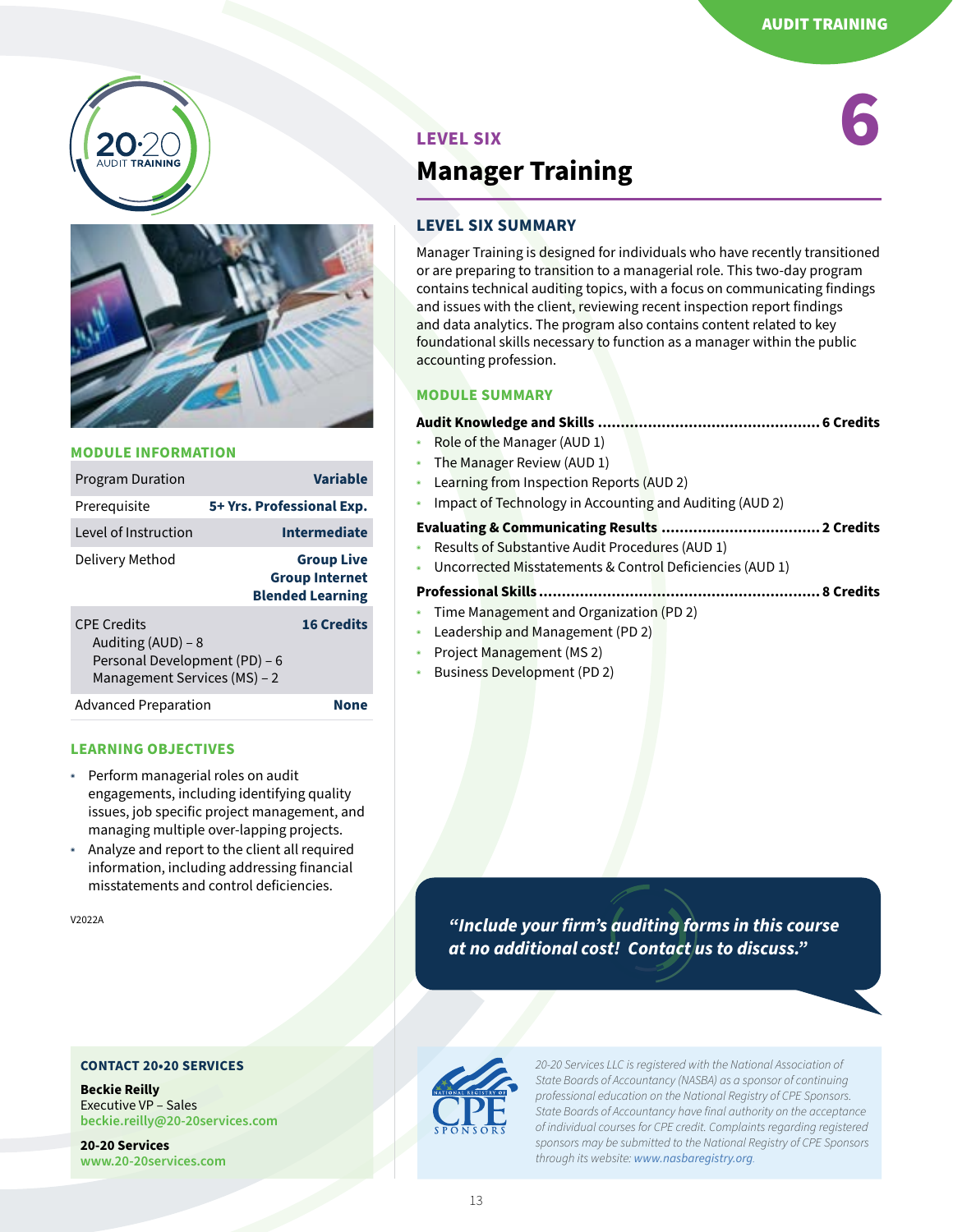#### PERSONAL<br>Prime Auditor **DEVELOPMENT**





#### **MODULE INFORMATION**

#### Prerequisite **1+ Yrs. Management Experience**

| Level of Instruction | <b>Intermediate</b>                        |
|----------------------|--------------------------------------------|
| Delivery Method      | <b>Group Internet</b><br><b>Group Live</b> |

CPE Credits **20 Credits** Communication & Marketing (COM) – 9.5 Personal Development (PD) – 10.5

Advance Preparation

#### **Bring a presentation for delivery during the program**

#### **LEARNING OBJECTIVES**

- ◉ Describe strategic activities to grow a professional network, including key people within your firm, and existingand potential clients.
- ◉ List and apply best practices for making successful presentations in a business setting.
- Analyze and practice best approaches to tackle difficult conversations with clients and team members.
- Demonstrate leadership skills by identifying and recognizing biases, building trust within your team, listing strategies to motivate the individuals on your engagement teams, and prioritizing the professional development of staff.

#### V2022AVD

#### **CONTACT 20•20 SERVICES**

**Beckie Reilly** Executive VP – Sales **[beckie.reilly@20-20services.com](mailto:beckie.reilly%4020-20services.com?subject=)**

**20-20 Services [www.20-20services.com](http://www.20-20services.com)**

## **Experienced Manager Program**

#### **EXPERIENCED MANAGER PROGRAM (EMP) SUMMARY**

The EMP is designed for individuals who have 2+ years of experience in the manager role in client service. This 2.5 day program will explore the skills necessary for seasoned managers to develop into future leaders of the organization. The EMP provides a deep dive on the topics relating to leading teams, crucial conversations, business development, and a heavy emphasis on business presentation skills. Participants will have an opportunity to explore and build upon their strengths, and to identify strategies to work through challenges.

#### **MODULE SUMMARY**

#### **Introduction, Goal Setting and Review.........................................(PD 1.5)**

- Identify challenges facing experienced managers
- List goals for implementing strategies discussed in the program
- Review concepts discussed in the program and set action plans

#### **Successful Communication...................................................... (COM 3.5)**

- Analyze three components of successful communication; intentional communication, active listening skills and the role of non-verbal communication
- Analyze differences between electronic and in-person communications and how to become more effective at both
- Practice opportunities to implement the components of successful communication

#### **Team Development and Feedback ..................................................(PD 3)**

- Analyze internal and external motivational factors and explore the impact of a team leader on the motivation of individual team members
- Describe best practices to conduct effective development conversations
- Examine strategies to better develop engagement team members
- List elements of the feedback model
- Review concept of feed-forward

#### **Building an Intentional Network .................................................…(PD 2)**

- Delve into steps to take to begin conversations that lead to winning new business
- Explore network building strategies with key people at your firm and external contacts

#### **Managing Energy & Stress .............................................................(PD 2)**

- Identifying impacts on your own energy as well as energy of your team members
- Brainstorm strategies for managing mindset, energy and activities to improve performance and satisfaction
- Support team members through stressful times

#### **Business Presentation Skills ....................................................... (COM 6)**

- List essential skills for exceptional virtual presenters
	- Identify best-practices for setting up your virtual presentation studio
- List common tools for creating engagement and collaboration in your virtual presentations
- Practice delivering business presentations in a variety of settings
- **Building Trust ..............................................................................(PD 2)**
- List dimensions of diversity in self and others
- Define concpets related to diversity and inclusion as relevant to the workplace
- Review strategies to build trust within your teams

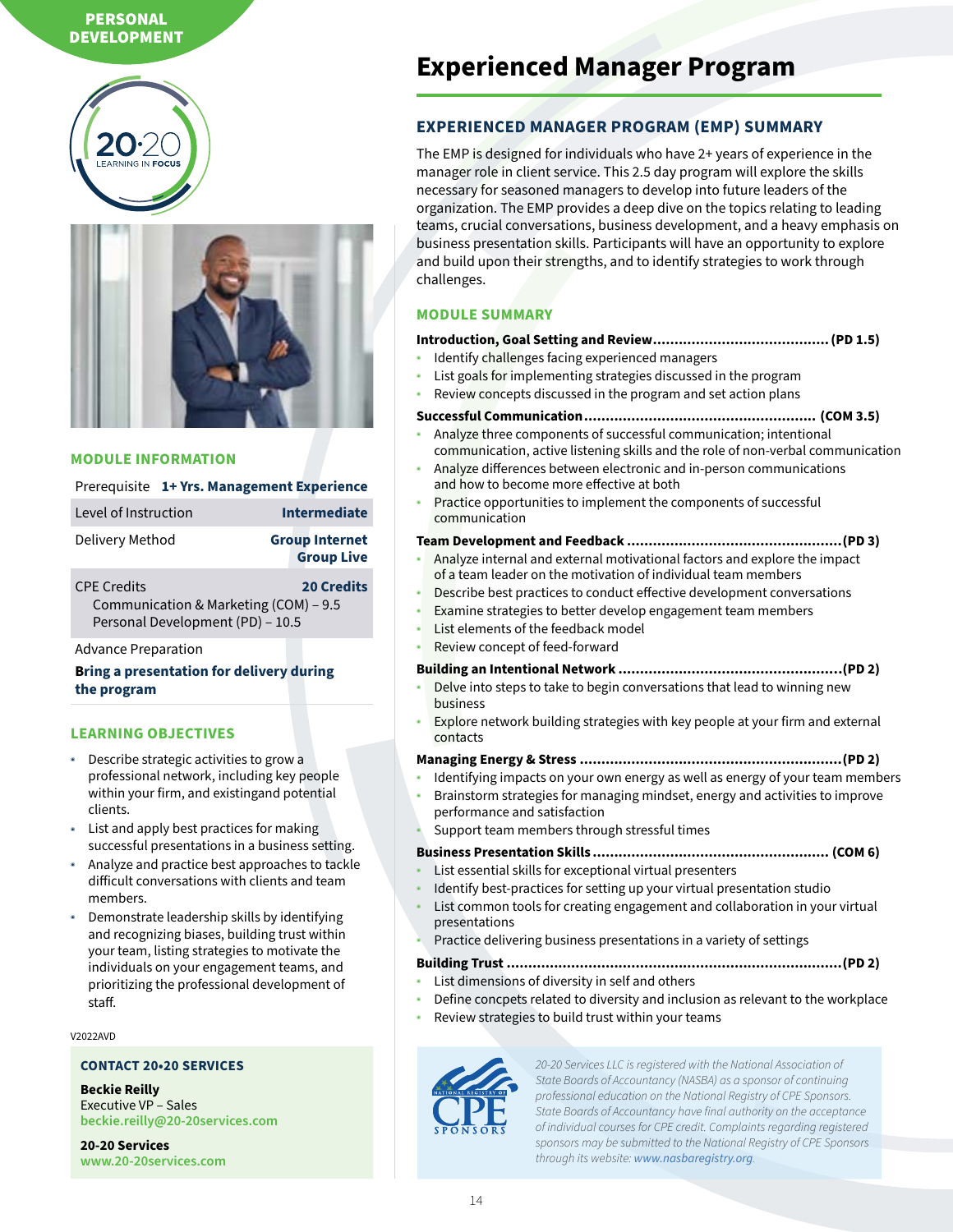## **20-20 Services LLC | 2022 Pricing**

|                                                                                            | <b>PEAK SEASON</b><br>May 1st - August 15th, 2022<br>& October 15th - January 15th, 2023 |                       | <b>NON PEAK SEASON</b><br>January 16th - April 30th, 2022<br>& August 16th - October 14th, 2022 |                       |
|--------------------------------------------------------------------------------------------|------------------------------------------------------------------------------------------|-----------------------|-------------------------------------------------------------------------------------------------|-----------------------|
| <b>DELIVERY METHOD:</b>                                                                    | <b>STANDARD   BLENDED</b>                                                                | <b>CUSTOMIZED</b>     | <b>STANDARD   BLENDED</b>                                                                       | <b>CUSTOMIZED</b>     |
| Group Live*<br><b>Additional Participants &gt; 24</b><br>Out of Pocket Instructor Expenses | \$470   \$480<br>\$15 \$25<br>+ Instructor Expenses                                      | \$500<br>\$15         | \$425 \$435<br>\$15 \$25<br>+ Instructor Expenses                                               | \$455<br>\$15         |
| Virtual Classroom**<br><b>Additional Participants &gt; 24</b>                              | \$495<br>\$545<br>\$25 \$35<br>\$25                                                      |                       | \$450<br>\$25 \$35                                                                              | \$480<br>\$25         |
| <b>Course Materials:</b>                                                                   |                                                                                          |                       |                                                                                                 |                       |
| Audit:                                                                                     |                                                                                          |                       |                                                                                                 |                       |
| 24 CPE credit programs:<br>16 CPE credit programs:                                         | $$50$ pp<br>$$35$ pp                                                                     | $$50$ pp<br>$$35$ pp  | $$50$ pp<br>$$35$ pp                                                                            | $$50$ pp<br>$$35$ pp  |
| Tax & AST:                                                                                 |                                                                                          |                       |                                                                                                 |                       |
| 24 CPE credit programs:<br>16 CPE credit programs:                                         | $$120$ pp<br>$$80$ pp                                                                    | $$120$ pp<br>$$80$ pp | $$120$ pp<br>$$80$ pp                                                                           | $$120$ pp<br>$$80$ pp |

Pricing shown above is per CPE credit hour delivered. Refer to examples below.

\*Firm serves as CPE Sponsor, unless Blended Learning is delivered. 20-20 can serve as CPE Sponsor for an additional fee.

\*\*20-20 is CPE Sponsor. Price includes virtual classroom platform, attendance monitoring and CPE processing.

#### **Peak Season Example No. 1: Standard Tax Level 2, 24 CPE credit hours, 20 participants – Group Live**

| 24 CPE credit hours $x$ \$470 =      | \$11,280 |
|--------------------------------------|----------|
| Course Materials: $$120 \times 20 =$ | \$2,400  |
| Total:                               | \$13,680 |

+ Out of Pocket Travel Expenses (Airfare, Lodging, Meals, etc.)

#### **Peak Season Example No. 2: Customized Audit Level 3, 24 CPE credit hours, 28 participants – Virtual Delivery**

| 24 CPE credit hours x $$545 =$                   | \$13,080 |  |
|--------------------------------------------------|----------|--|
| Additional Participants: $(525 \times 24)^*$ 4 = | \$2,400  |  |
| Course Materials: $$50 \times 28 =$              | \$1,400  |  |
| Total:                                           | \$16,880 |  |

#### **Non Peak Season Example No. 3: Standard Audit Level 4, 15 participants – Virtual Delivery**

| 24 CPE credit hours $x$ \$450 =     | \$10,800 |
|-------------------------------------|----------|
| Course Materials: $$50 \times 15 =$ | \$750    |
| Total:                              | \$11,550 |

#### **CONTACT 20•20 SERVICES**

**Beckie Reilly** Executive VP – Sales **[beckie.reilly@20-20services.com](mailto:beckie.reilly%4020-20services.com?subject=)**

**20-20 Services [www.20-20services.com](http://www.20-20services.com)**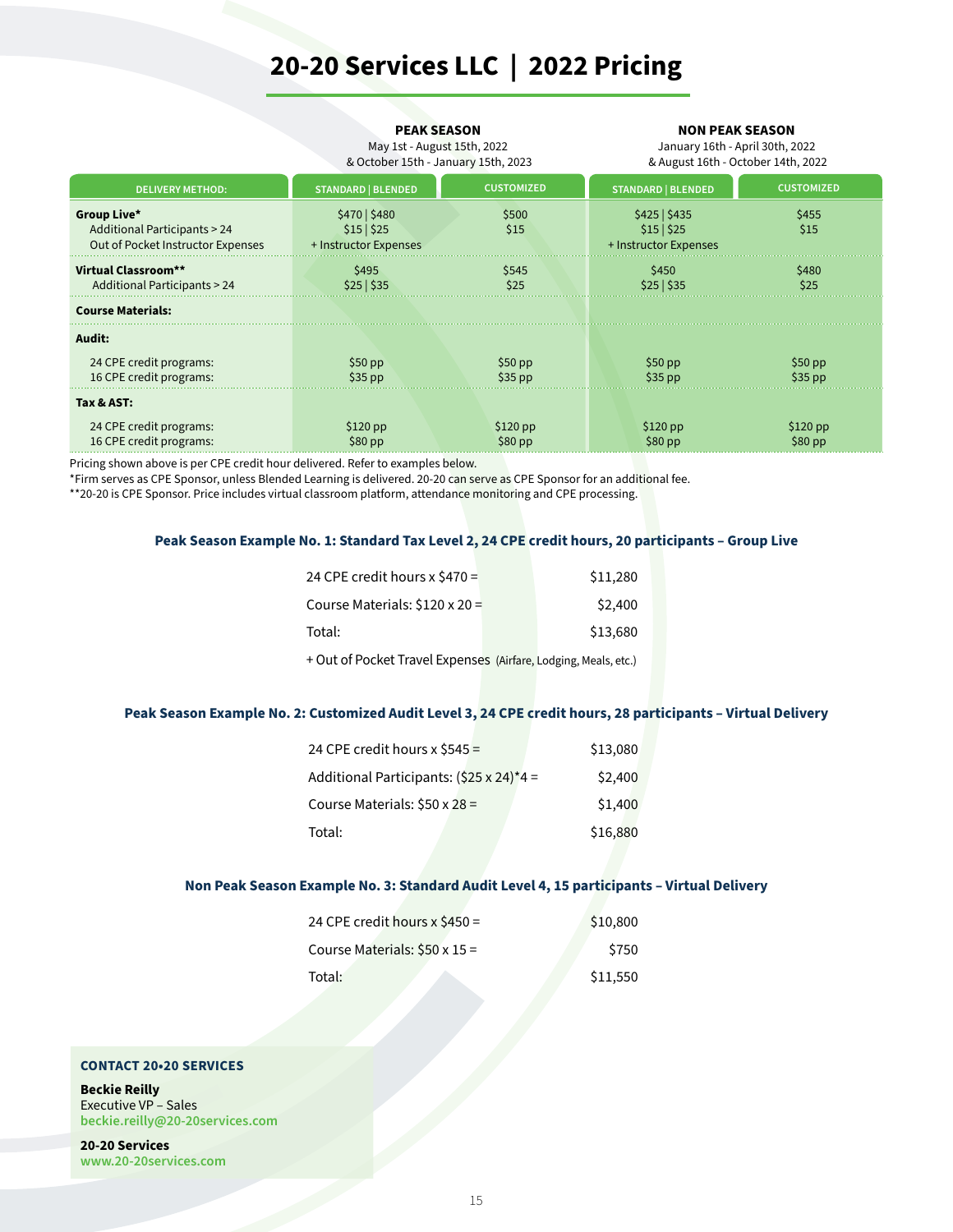

## **The 20-20 Complete Tax Model**



#### © Copyright 2022 20-20 Services LLC

20-20 Services provides a complete tax training curriculum to help develop your staff into well-rounded professionals who can take your firm to the next level. We have identified the key skill sets needed at various phases of a public accounting career and incorporated them into comprehensive training programs that offer both technical and soft-skills training. Our courses are tailored so that each module provides an opportunity to apply new skills right away. We use our experience in adult learning to design courses that share practical knowledge as well as engage and excite the participants. We encourage you to explore our unique offerings and ask us more about our training programs.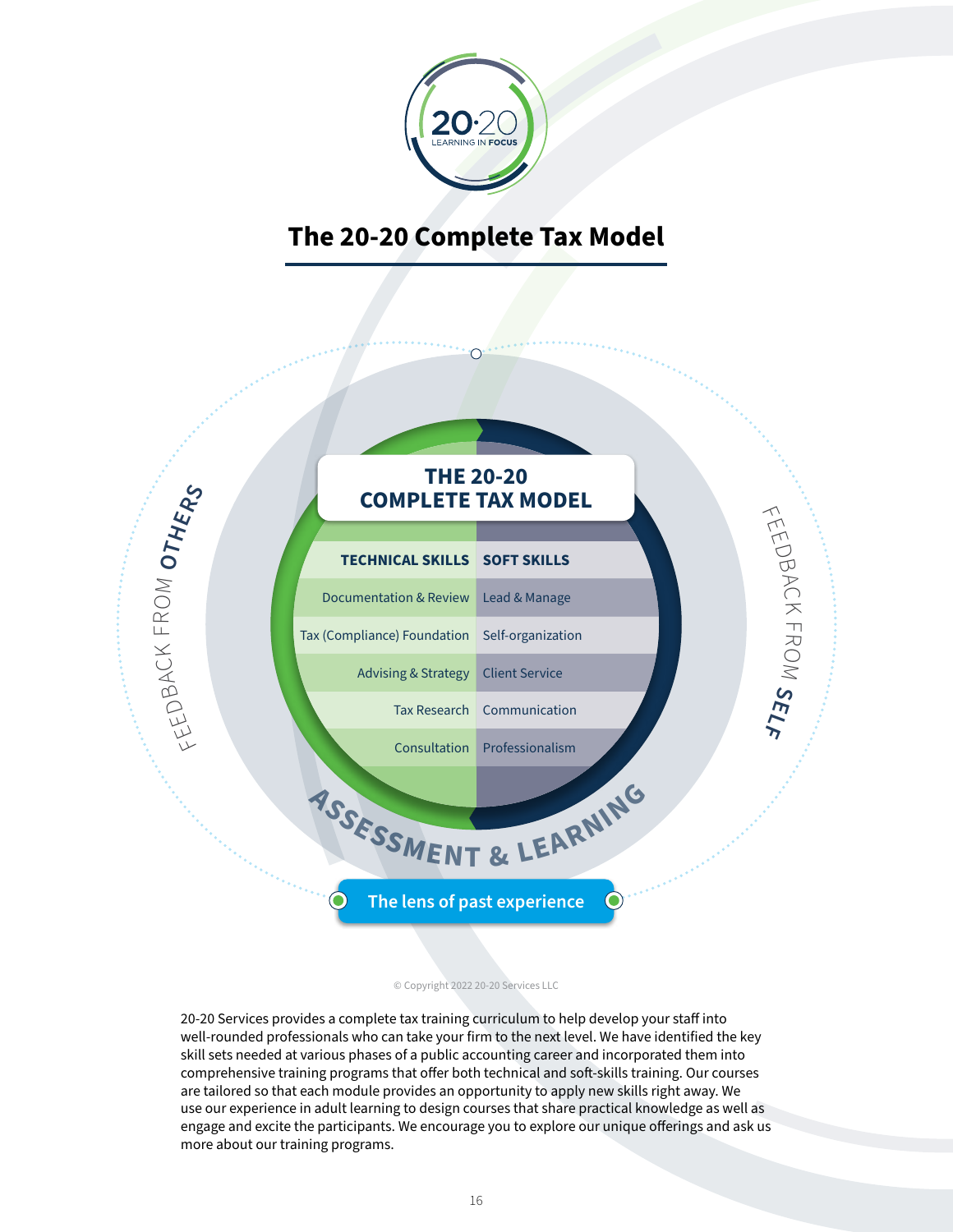**1**





#### **MODULE INFORMATION**

| <b>Program Duration</b>                                            | <b>Variable</b>                                                       |
|--------------------------------------------------------------------|-----------------------------------------------------------------------|
| Prerequisite                                                       | <b>None</b>                                                           |
| Level of Instruction                                               | <b>Basic</b>                                                          |
| Delivery Method                                                    | <b>Group Internet</b><br><b>Group Live</b><br><b>Blended Learning</b> |
| <b>CPE Credits</b><br>Taxes $-23$<br>Personal Development (PD) - 1 | <b>24 Credits</b>                                                     |
| <b>Advanced Preparation</b>                                        | None                                                                  |

#### **LEARNING OBJECTIVES**

- ◉ Identify the tax rules related to the common types of income, deductions, and credits found on the Form 1040.
- Discuss appropriate professional behavior, as well as various communication techniques, including the basics of oral and e-mail correspondence.
- ◉ Learn to prepare an individual tax return.
- ◉ Introduce business tax topics, such as Sch K, Sch M-1 and depreciation.
- Learn to prepare an S Corporation Tax Return or a C Corporation Tax Return.

#### **CONTACT 20•20 SERVICES**

**Beckie Reilly** Executive VP – Sales **[beckie.reilly@20-20services.com](mailto:beckie.reilly%4020-20services.com?subject=)**

**20-20 Services [www.20-20services.com](http://www.20-20services.com)**

## **Level One**

#### **LEVEL ONE SUMMARY**

Level One is designed for individuals who are beginning their career. It provides practical training for each of the important areas a new tax preparer would encounter when preparing tax returns. The program also provides personal skills training related to professionalism and etiquette. This interactive program includes the preparation of an individual tax return, as well as an S Corporation tax return, using real life source documents.

#### **MODULE SUMMARY**

|                                       | <b>12 Credits</b>                                           |
|---------------------------------------|-------------------------------------------------------------|
| Filing Status & Dependency            |                                                             |
| Compensation                          |                                                             |
| Interest & Dividends                  |                                                             |
| Capital Gains & Losses                |                                                             |
| Self-Employment                       |                                                             |
| <b>Residential Rental Properties</b>  |                                                             |
| Adjustments to Income                 |                                                             |
| Standard & Itemized Deductions        |                                                             |
| Individual Tax Credits                |                                                             |
| Documentation                         |                                                             |
|                                       |                                                             |
|                                       |                                                             |
| Professionalism                       |                                                             |
| <b>Business Tax Topics.</b>           | <b>5 Credits</b>                                            |
| <b>Introduction to Business Taxes</b> |                                                             |
| Schedules K & M-1                     |                                                             |
| Depreciation                          |                                                             |
|                                       |                                                             |
|                                       |                                                             |
|                                       | Prepare a C Corporation Tax Return  (Optional Upon Request) |

*The course material utilizes case studies pulled from current, real life tax scenarios.*

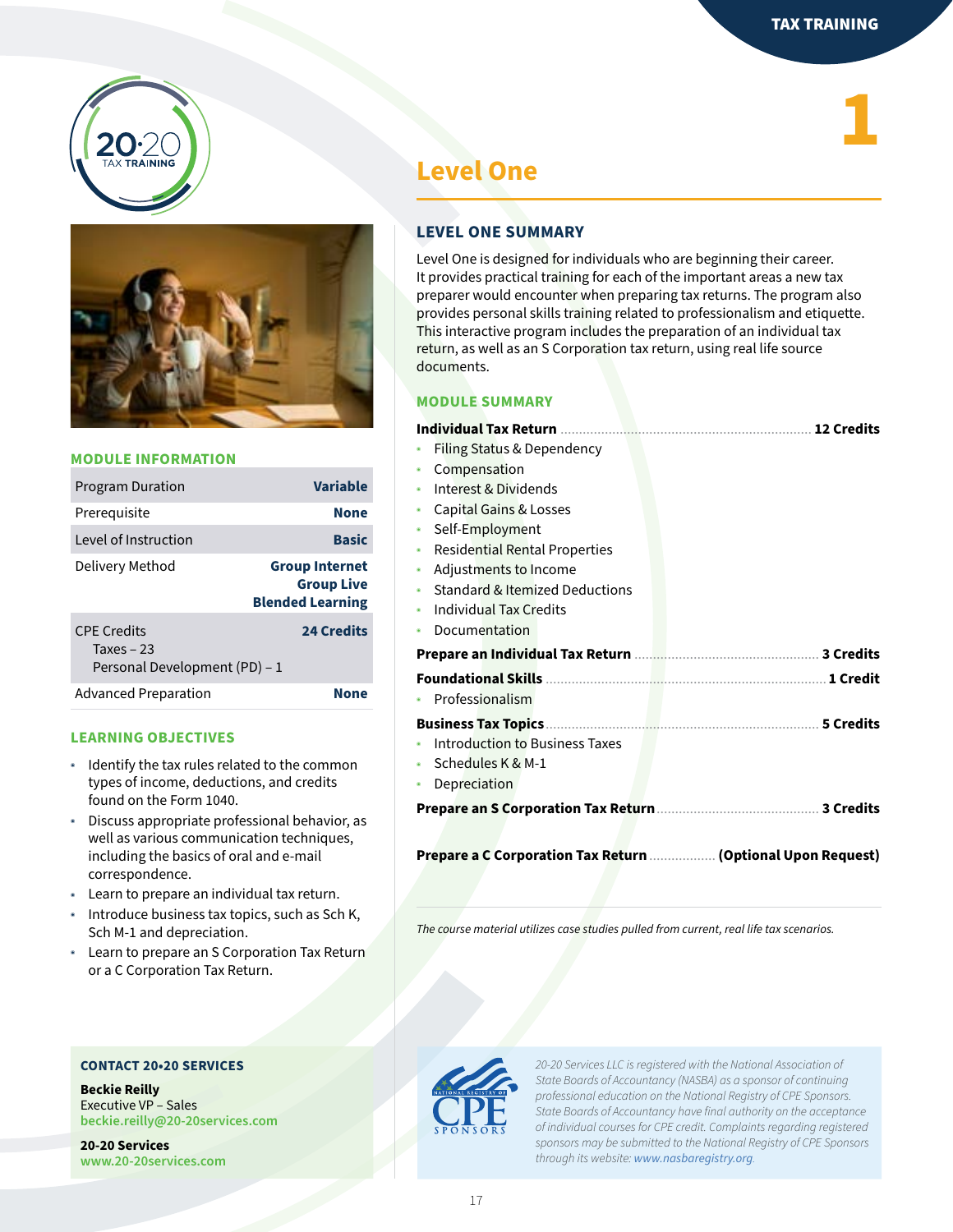



| <b>Program Duration</b>                                              | <b>Variable</b>                                                       |  |
|----------------------------------------------------------------------|-----------------------------------------------------------------------|--|
| Prerequisite 1+ Years Professional Experience                        |                                                                       |  |
| Level of Instruction                                                 | <b>Intermediate</b>                                                   |  |
| Delivery Method                                                      | <b>Group Internet</b><br><b>Group Live</b><br><b>Blended Learning</b> |  |
| <b>CPE Credits</b><br>Taxes $-22$<br>Communications & Marketing $-1$ | <b>24 Credits</b>                                                     |  |

Personal Development (PD) – 1

Advanced Preparation **None** 

#### **LEARNING OBJECTIVES**

- ◉ Identify the fundamental tax laws governing C Corporations, S Corporations, Limited Liability Companies, and Partnerships.
- ◉ Calculate permanent differences, timing differences, taxable income, separately stated items, and ordinary income.
- Review the tax principles of other business topics such as basis, depreciation, and state apportionments.
- Explain the tax treatment of selected individual income tax topics.
- ◉ Explore selected tax principles for rental property and self-employment income.
- Compute alternative minimum tax adjustments and preferences.
- ◉ Improve communication, business writing, and organizational skills.

#### **CONTACT 20•20 SERVICES**

**Beckie Reilly** Executive VP – Sales **[beckie.reilly@20-20services.com](mailto:beckie.reilly%4020-20services.com?subject=)**

**20-20 Services [www.20-20services.com](http://www.20-20services.com)**

## **Level Two**

#### **LEVEL TWO SUMMARY**

Level Two is designed for staff tax preparers. The program covers both individual and business tax subjects. It focuses on delivering a core understanding of the common tax topics that tax preparers encounter every day. The business tax section of the program covers the fundamental tax laws for each type of business entity, as well as other topics, such as book to tax reconciliation, basis, and depreciation. The program also provides skills training related to communication, obtaining and organizing information, and time management. This program includes extension case study exercises and tax court case review.

**2**

#### **MODULE SUMMARY**

|           | <b>16 Credits</b>                       |
|-----------|-----------------------------------------|
|           | <b>C</b> Corporations                   |
|           | <b>S</b> Corporations                   |
| $\bullet$ | Introduction to LLCs and Partnerships   |
|           | Schedules K & M-1                       |
| ۰         | Basis Fundamentals – S Corporation      |
|           | Depreciation                            |
|           | <b>State Apportionments</b>             |
|           |                                         |
|           | Adjustments to Income                   |
| ۰         | Selected Sch C & Rental Property Topics |
| ۰         | <b>Alternative Minimum Taxes</b>        |
|           |                                         |
|           | Communication - Business Writing        |
|           |                                         |

Self-Management & Organization

*The course material utilizes case studies pulled from current, real life tax scenarios.*

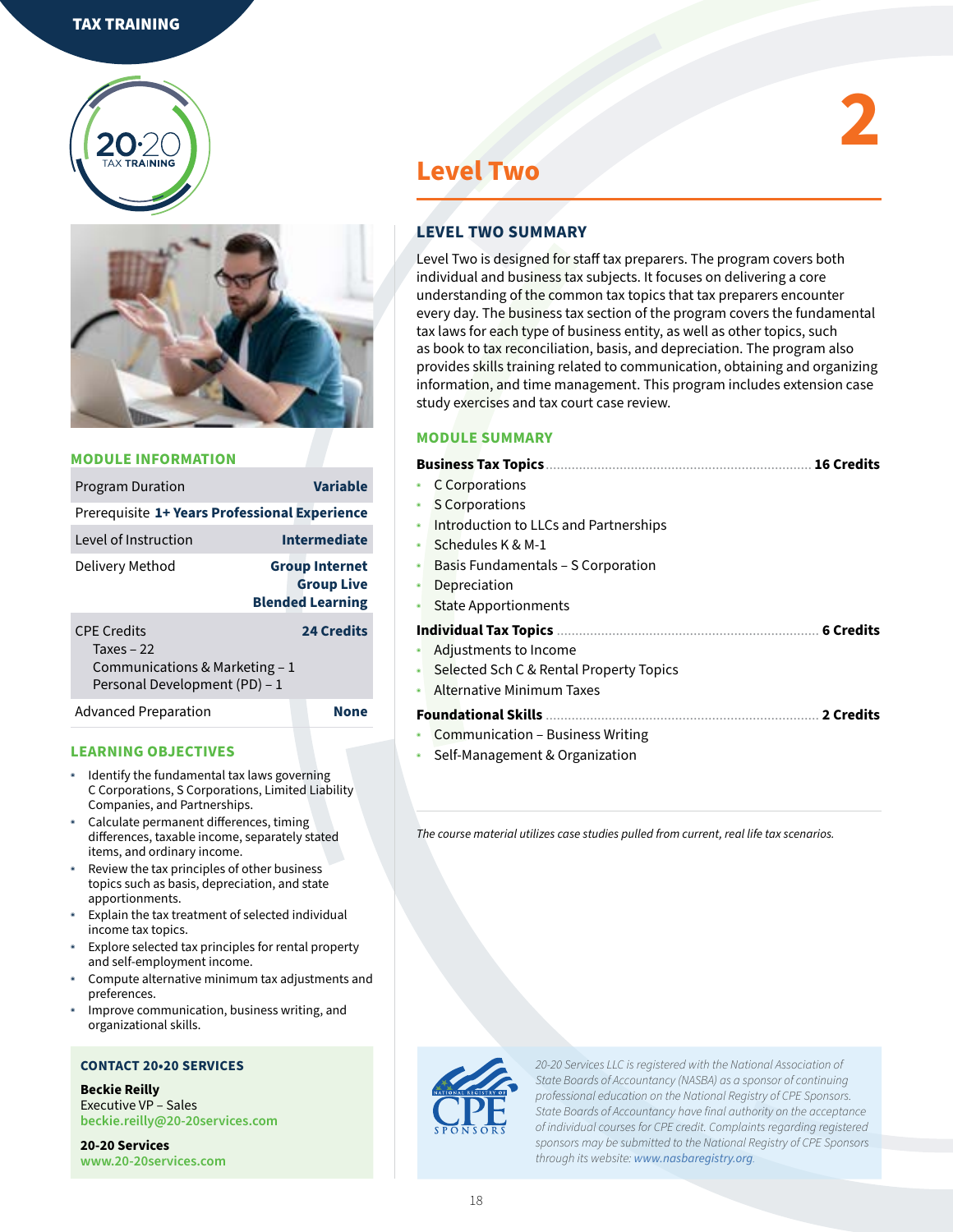



| <b>Program Duration</b>                                                                               | <b>Variable</b>                                                       |
|-------------------------------------------------------------------------------------------------------|-----------------------------------------------------------------------|
| Prerequisite 3+ Years Professional Experience                                                         |                                                                       |
| Level of Instruction                                                                                  | <b>Intermediate</b>                                                   |
| Delivery Method                                                                                       | <b>Group Internet</b><br><b>Group Live</b><br><b>Blended Learning</b> |
| <b>CPF Credits</b><br>Taxes $-21$<br>Communications & Marketing $-1$<br>Personal Development (PD) - 2 | <b>24 Credits</b>                                                     |
| <b>Advanced Preparation</b>                                                                           | None                                                                  |

#### **LEARNING OBJECTIVES**

- ◉ Discuss the advantages and disadvantages of the various types of business entities in order to advise on business creation.
- Review the principles of selected core business income tax topics.
- ◉ Explain the tax treatment of selected individual income tax topics.
- ◉ Identify the basics of estate/trust taxation as well as gift tax law.
- Improve on tax return review techniques and learn to provide effective and constructive feedback.
- ◉ Manage information, clients, and projects more efficiently.

#### **CONTACT 20•20 SERVICES**

**Beckie Reilly** Executive VP – Sales **[beckie.reilly@20-20services.com](mailto:beckie.reilly%4020-20services.com?subject=)**

**20-20 Services [www.20-20services.com](http://www.20-20services.com)**

## **3**

## **Level Three**

#### **LEVEL THREE SUMMARY**

Level Three is designed for individuals that are beginning the transition from tax preparer to tax reviewer and advisor. The program covers individual and business tax themes, as well as an introduction to estate and trust tax law. This course is designed to challenge the participants core tax knowledge needed to become a tax reviewer. The program also provides skills training designed for those juggling the role of preparer and reviewer.

#### **MODULE SUMMARY**

| <b>Business Tax Topics</b>                          | <b>14 Credits</b> |
|-----------------------------------------------------|-------------------|
| Advising on Business Creation                       |                   |
| <b>Built in Gains</b>                               |                   |
| <b>Basis</b>                                        |                   |
| Deferred Taxes                                      |                   |
| Passive Activities & At Risk Rules                  |                   |
| Section 461 All Events Test<br>۵                    |                   |
|                                                     |                   |
| <b>Retirement Contributions &amp; Distributions</b> |                   |
| Equity Based Compensation<br>۰                      |                   |
| <b>Estates, Trusts, &amp; Gift Taxes</b>            | 2 Credits         |
| Intro to Estates, Trusts, & Gifts Taxes             |                   |
|                                                     |                   |
| Reviewing Tax Returns                               |                   |
| <b>Providing Feedback</b><br>۰                      |                   |
| <b>Project Planning</b>                             |                   |
|                                                     |                   |

◉ Time Management

*The course material utilizes case studies pulled from current, real life tax scenarios.*

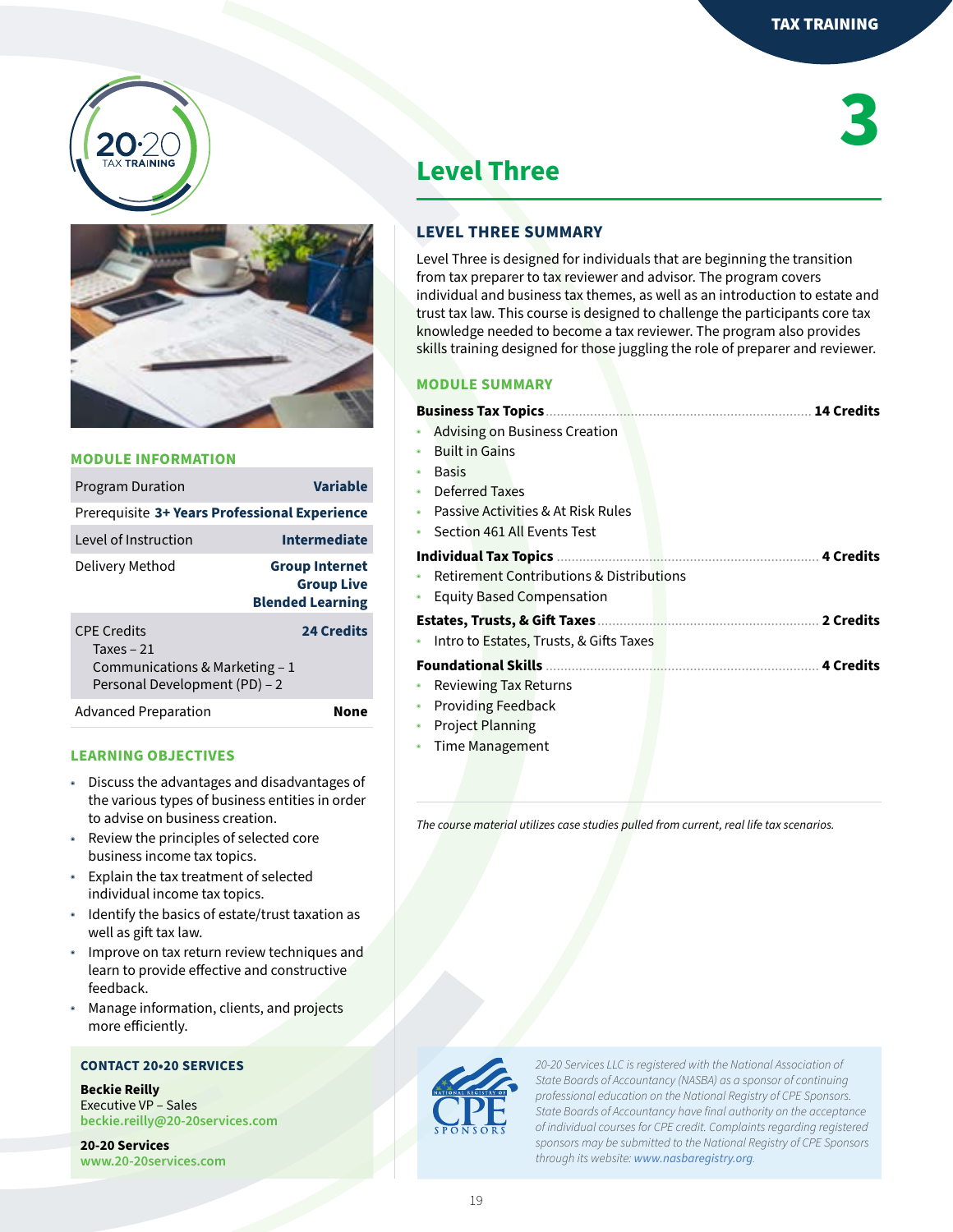



| <b>Program Duration</b>                                            | <b>Variable</b>                                                       |
|--------------------------------------------------------------------|-----------------------------------------------------------------------|
| Prerequisite 4+ Years Professional Experience                      |                                                                       |
| Level of Instruction                                               | <b>Intermediate</b>                                                   |
| Delivery Method                                                    | <b>Group Internet</b><br><b>Group Live</b><br><b>Blended Learning</b> |
| <b>CPF Credits</b><br>Taxes $-21$<br>Personal Development (PD) - 3 | <b>24 Credits</b>                                                     |
| <b>Advanced Preparation</b>                                        | <b>None</b>                                                           |

#### **LEARNING OBJECTIVES**

- ◉ Explore the core limited liability company and partnership tax issues.
- ◉ Explore other advanced business income tax topics such as state tax nexus, various tax elections, and business sales and exchanges.
- ◉ Review laws governing foreign taxes, cancellation of debt.
- ◉ Brainstorm tax planning strategies.
- Discuss estate and trust taxation, and multigenerational gifting strategies.
- ◉ Apply professional skills of supervision, networking, and work life balance.

#### **CONTACT 20•20 SERVICES**

**Beckie Reilly** Executive VP – Sales **[beckie.reilly@20-20services.com](mailto:beckie.reilly%4020-20services.com?subject=)**

**20-20 Services [www.20-20services.com](http://www.20-20services.com)**

## **Level Four**

#### **LEVEL FOUR SUMMARY**

Level Four is designed to advance the skills and knowledge of participants. This program covers individual and business topics, such as foreign taxes, and state nexus. Significant portions of the course focus on LLC and Partnership taxes, business sales and exchanges, as well as estate, gift, and trust tax law. The program also provides professional skills training focused on managing, supervising, training, and delegating.

**4**

#### **MODULE SUMMARY**

|           | LLC and Partnership Tax Issues                 |  |  |  |  |
|-----------|------------------------------------------------|--|--|--|--|
|           | Basis and At-Risk<br>$\circ$                   |  |  |  |  |
|           | Capital Accounts<br>o                          |  |  |  |  |
|           | <b>Partner Distributions</b><br>$\overline{O}$ |  |  |  |  |
|           | <b>Partner Contributions</b><br>$\Omega$       |  |  |  |  |
| $\bullet$ | Various Tax Elections                          |  |  |  |  |
| ۰         | <b>State Tax Nexus</b>                         |  |  |  |  |
|           | Equity vs Asset Sales & Exchanges              |  |  |  |  |
|           |                                                |  |  |  |  |
|           | <b>Foreign Taxes</b>                           |  |  |  |  |
| ۰         | <b>Tax Planning</b>                            |  |  |  |  |
|           | <b>Cancellation of Debt</b>                    |  |  |  |  |
|           |                                                |  |  |  |  |
|           | <b>Estate Tax Law</b>                          |  |  |  |  |
|           | <b>Types of Trusts</b>                         |  |  |  |  |
|           | <b>Gift Taxes</b>                              |  |  |  |  |
|           |                                                |  |  |  |  |
|           | Supervising, Training, and Delegating          |  |  |  |  |
| ۰         | Work Life Balance                              |  |  |  |  |
|           |                                                |  |  |  |  |

Meeting People & Networking

*The course material utilizes case studies pulled from current, real life tax scenarios.*

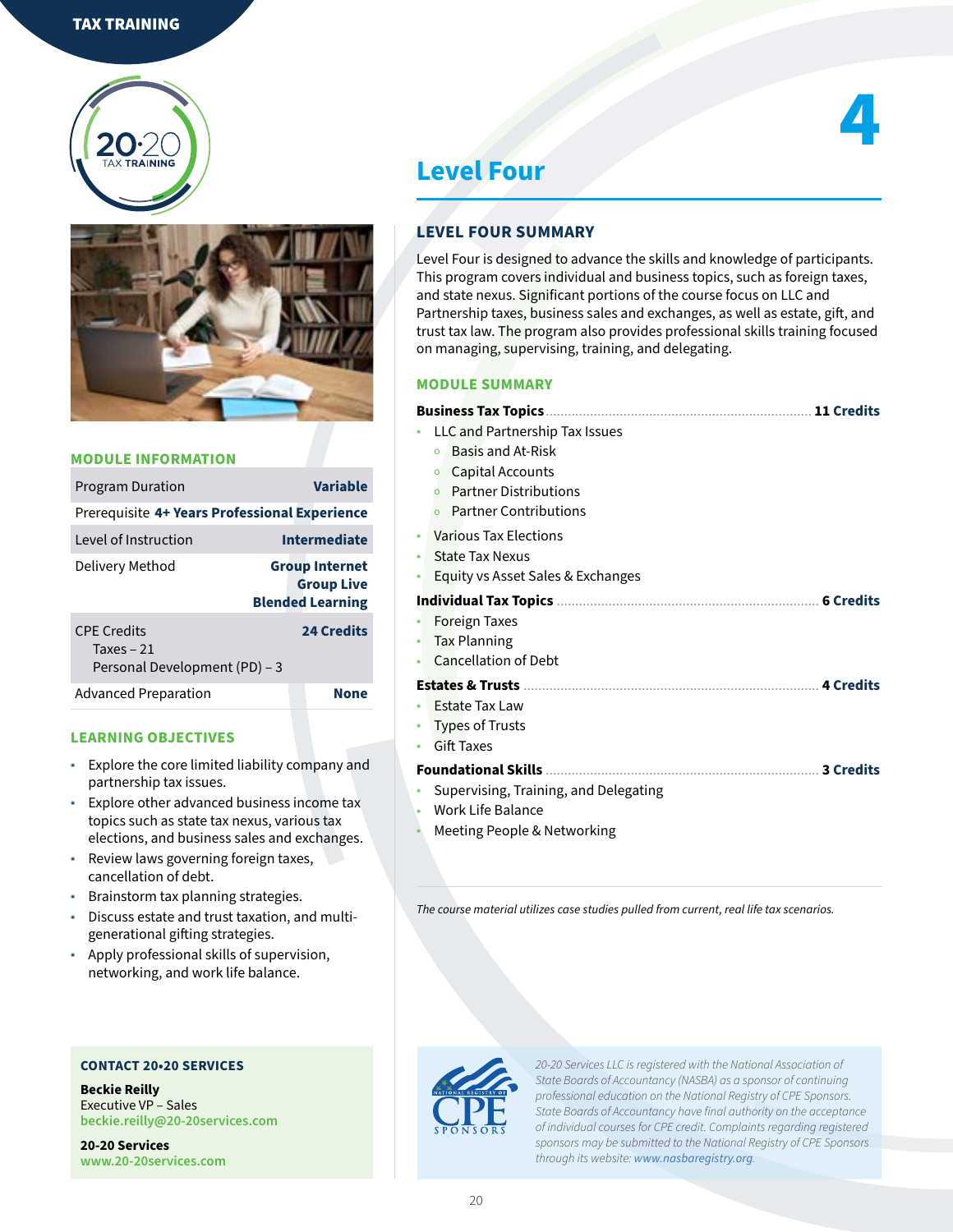



| <b>Program Duration</b>                                             | <b>Variable</b>                            |  |
|---------------------------------------------------------------------|--------------------------------------------|--|
| Prerequisite 4+ Years Professional Experience                       |                                            |  |
| Level of Instruction                                                | <b>Intermediate</b>                        |  |
| Delivery Method                                                     | <b>Group Internet</b><br><b>Group Live</b> |  |
| CPF Credits<br>Communication $-2$<br>Personal Development (PD) - 14 | <b>16 Credits</b>                          |  |
| <b>Advanced Preparation</b>                                         |                                            |  |

#### **LEARNING OBJECTIVES**

- ◉ Describe and apply multiple strategies and techniques for improving management and leadership.
- Select and apply strategies to motivate team members.
- Increase effectiveness of interactions with clients and co-workers through consideration of conflict management and supervisory approaches.
- Describe strategies to plan and coordinate multiple overlapping projects and improve project efficiency and effectiveness.
- Prioritize task completion based on importance as well as urgency.
- Provide reinforcing, developing, or constructive feedback to team members using a proven feedback model.
- Describe strategic activities to grow a professional network, including key people within your firm, and existing and potential clients.

#### **CONTACT 20•20 SERVICES**

**Beckie Reilly** Executive VP – Sales **[beckie.reilly@20-20services.com](mailto:beckie.reilly%4020-20services.com?subject=)**

**20-20 Services [www.20-20services.com](http://www.20-20services.com)**

## **New Manager Program**

#### **NEW MANAGER SUMMARY**

This course is designed to begin the development of management level skills. The ideal candidate to take this program is an experienced senior tax accountant.

This 16 CPE credit hour program is entirely devoted to the skills essential to becoming a supervisor or new manager and effective future leader in a public accounting firm. Participants will have an opportunity to practice vital leadership, communication and organization strategies.

#### **MODULE SUMMARY**

- Leadership & Management
- Supervising and Motivating
- Provide Written and Verbal Feedback
- Conflict Management
- ◉ Creative Problem Solving
- Project Management
- Time Management
- **Business Development & Networking**

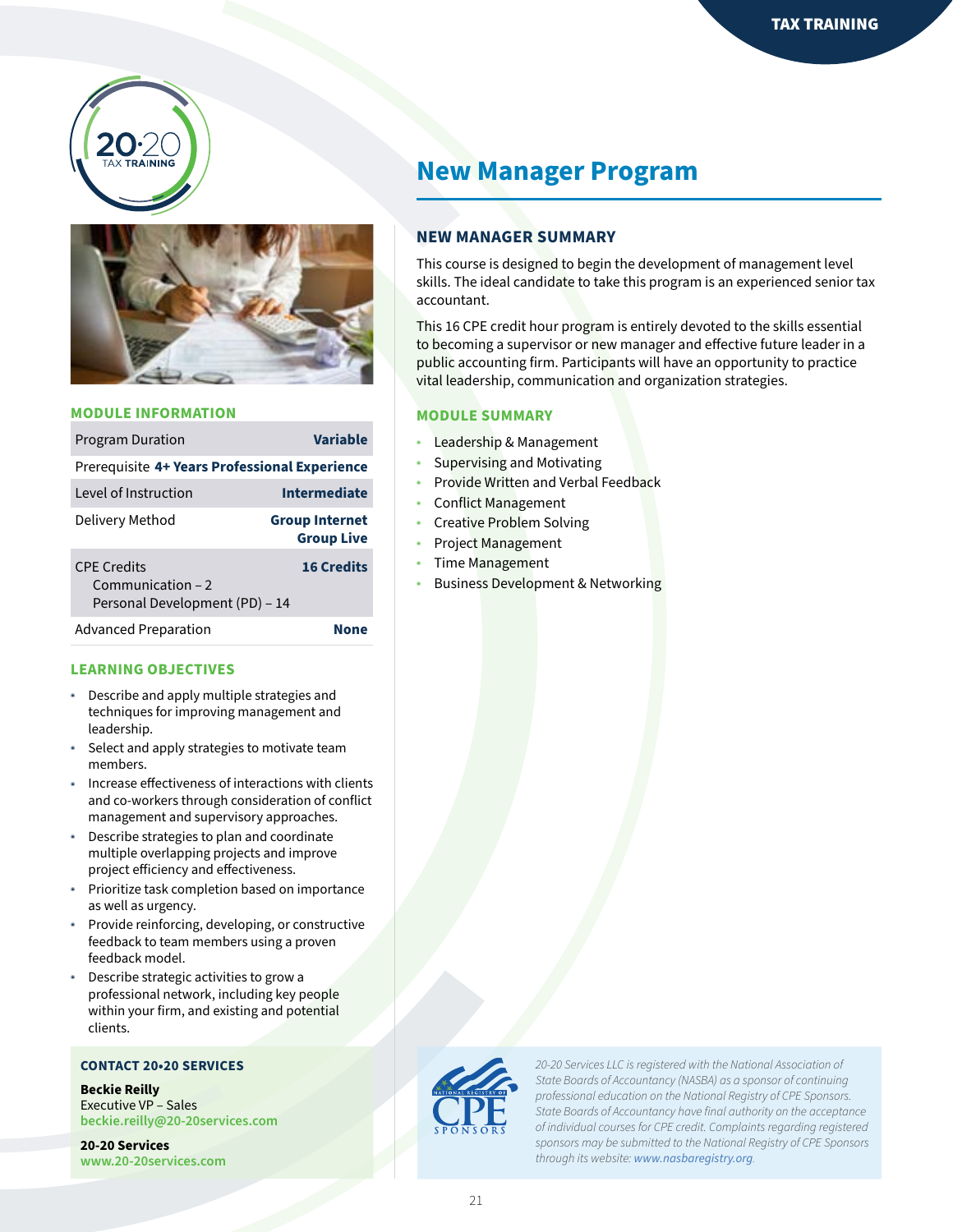#### TAX TRAINING





#### **MODULE INFORMATION**

| <b>Program Duration</b>                        | Variable                                   |  |  |
|------------------------------------------------|--------------------------------------------|--|--|
| Prerequisite 2-5 Years Professional Experience |                                            |  |  |
| Level of Instruction                           | <b>Intermediate</b>                        |  |  |
| Delivery Method                                | <b>Group Internet</b><br><b>Group Live</b> |  |  |
| <b>CPE Credits</b><br>Taxes $-16$              | <b>16 Credits</b>                          |  |  |
| <b>Advanced Preparation</b>                    | <b>None</b>                                |  |  |

#### **LEARNING OBJECTIVES**

- ◉ Build a foundation of knowledge by discussing the core Limited Liability and Partnership tax issues.
- ◉ Explore advanced tax concepts that are encountered when preparing Limited Liability and Partnership tax returns.

## **BOOTCAMP: LLCs and Partnerships**

This program is designed to immerse the participants in the many details of LLC and Partnership tax law. The material covers the range from big picture concepts to detailed specific nuances. The interactive approach includes lecture, and group activities, as well as comprehensive case studies.

#### **THE TOPICS INCLUDE:**

- Introduction to LLCs and Partnerships
- ◉ Basis and At-Risk
- Passive Activities & At Risk Rules
- Partner Distributions
- Partner Contributions
- Capital Accounts
- Payments to Partners
- Special Allocations and Substantial Economic Effect
- Sale of Partnership Interest
- IRC 754 Election Adjustment
- ◉ Comprehensive Case Studies

*The course material utilizes case studies pulled from current, real life tax scenarios.*



*20-20 Services LLC is registered with the National Association of State Boards of Accountancy (NASBA) as a sponsor of continuing professional education on the National Registry of CPE Sponsors. State Boards of Accountancy have final authority on the acceptance of individual courses for CPE credit. Complaints regarding registered sponsors may be submitted to the National Registry of CPE Sponsors through its website: [www.nasbaregistry.org](http://www.nasbaregistry.org).*

#### **CONTACT 20•20 SERVICES**

**Beckie Reilly** Executive VP – Sales **[beckie.reilly@20-20services.com](mailto:beckie.reilly%4020-20services.com?subject=)**

**20-20 Services [www.20-20services.com](http://www.20-20services.com)**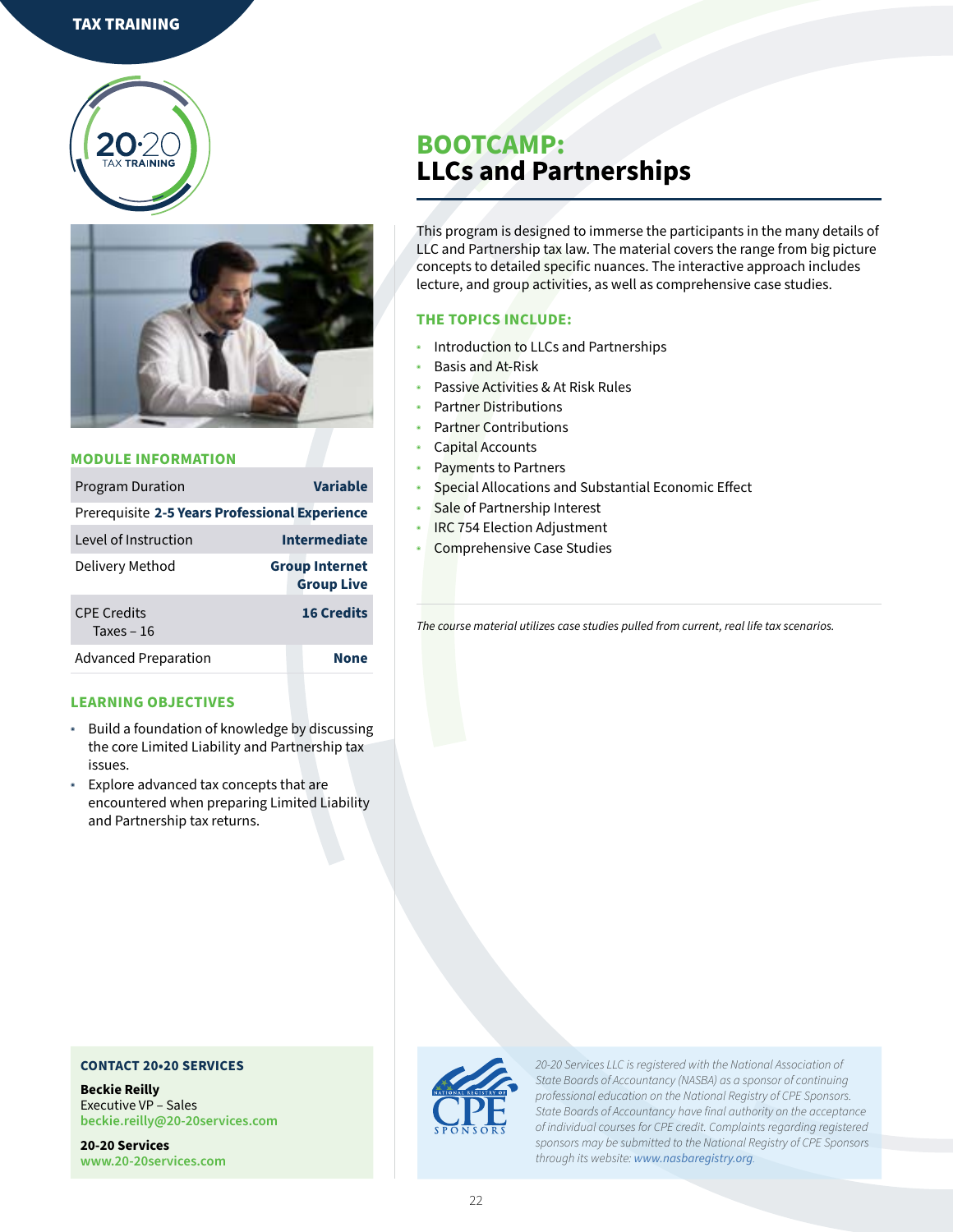



| <b>Program Duration</b>                       | <b>Variable</b>                            |
|-----------------------------------------------|--------------------------------------------|
| Prerequisite 4+ Years Professional Experience |                                            |
| Level of Instruction                          | <b>Intermediate</b>                        |
| Delivery Method                               | <b>Group Internet</b><br><b>Group Live</b> |
| <b>CPE Credits</b><br>Taxes $-16$             | <b>16 Credits</b>                          |
| <b>Advanced Preparation</b>                   | None                                       |

#### **LEARNING OBJECTIVES**

- ◉ Build an understanding of the steps and requirements when a client dies.
- ◉ Develop a foundation for the planning and information flow of asset transfers.
- ◉ Explore the use of trusts in the Estate and Probate planning arena and the income taxation issues that arise within.
- Review the tax principles of generation skipping transfers.
- ◉ Introduce the complex nature and intricate uses of grantor trusts.
- ◉ Explore the advanced tax issues encountered in asset transfers during life and at death.

#### **CONTACT 20•20 SERVICES**

**Beckie Reilly** Executive VP – Sales **[beckie.reilly@20-20services.com](mailto:beckie.reilly%4020-20services.com?subject=)**

**20-20 Services [www.20-20services.com](http://www.20-20services.com)**

## **BOOTCAMP: Estates, Gifts and Trusts**

This program is designed to provide the participants with an in-depth understanding of the multiple levels of taxation encountered in the area of Estates, Gifts & Trusts. The material covers a range of topics from basic planning to detailed requirements of the asset transfer process.

The interactive approach includes lecture and group activities, as well as comprehensive case studies.

#### **THE TOPICS INCLUDE:**

- Death of a Taxpayer
- **Estate Taxes**
- Gift Taxes
- Generation Skipping Transfer Tax
- **Fiduciary Taxes**
- **Trust Agreements**
- **Types of Trusts**
- Special Trusts
- ◉ Grantor Trusts
- ◉ Planning
- Comprehensive Case Studies

*The course material utilizes case studies pulled from current, real life tax scenarios.*



*20-20 Services LLC is registered with the National Association of State Boards of Accountancy (NASBA) as a sponsor of continuing professional education on the National Registry of CPE Sponsors. State Boards of Accountancy have final authority on the acceptance of individual courses for CPE credit. Complaints regarding registered sponsors may be submitted to the National Registry of CPE Sponsors through its website: [www.nasbaregistry.org](http://www.nasbaregistry.org).*

23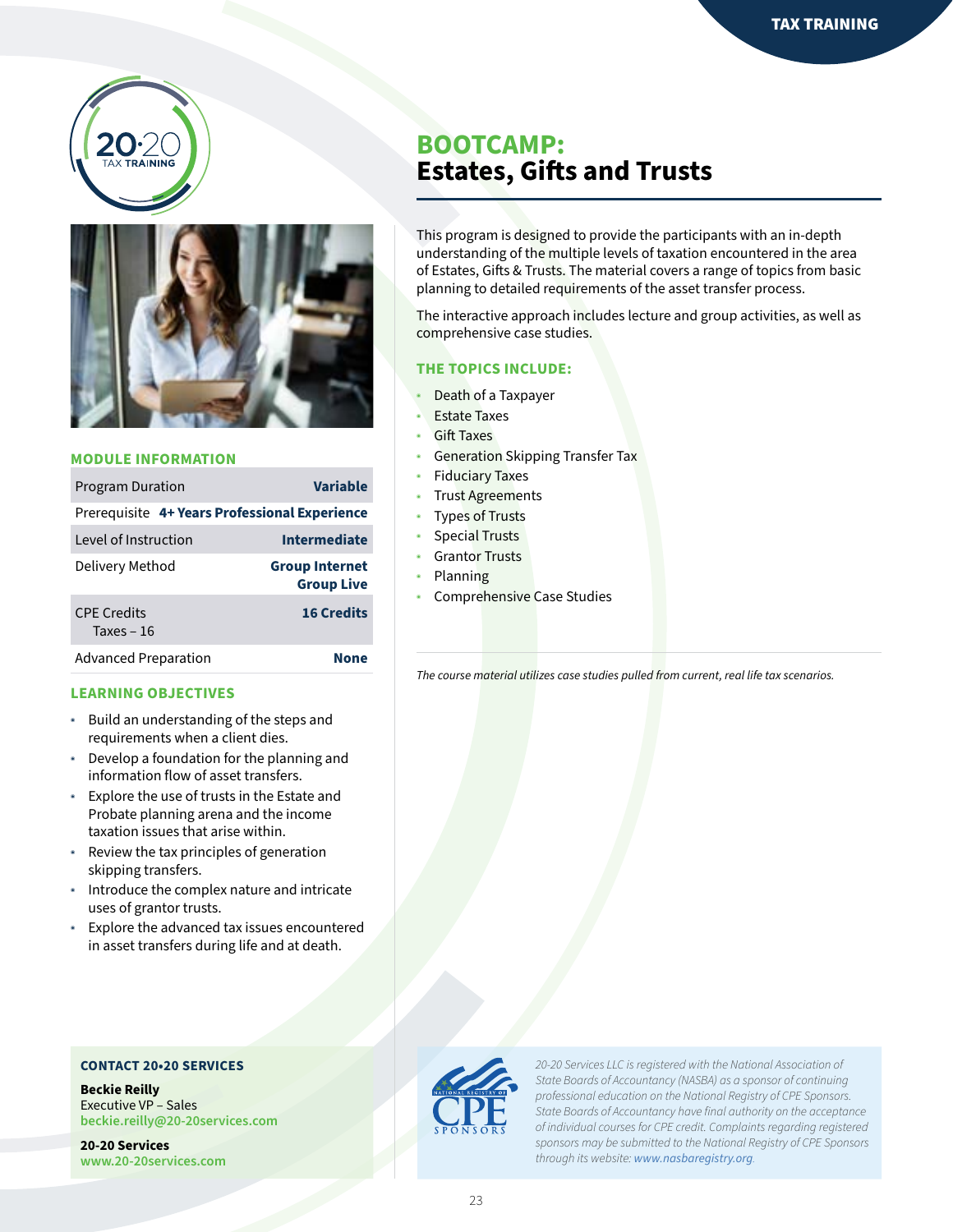



|                      | Prerequisite 1+ Yrs. Management Experience |
|----------------------|--------------------------------------------|
| Level of Instruction | Intermediate                               |
| Delivery Method      | <b>Group Internet</b><br><b>Group Live</b> |

CPE Credits **20 Credits** Communication & Marketing (COM) – 9.5 Personal Development (PD) – 10.5

Advanced Preparation

#### **Bring a presentation for delivery during the program**

#### **LEARNING OBJECTIVES**

- Describe strategic activities to grow a professional network, including key people within your firm, and existingand potential clients.
- ◉ List and apply best practices for making successful presentations in a business setting.
- Analyze and practice best approaches to tackle difficult conversations with clients and team members.
- Demonstrate leadership skills by identifying and recognizing biases, building trust within your team, listing strategies to motivate the individuals on your engagement teams, and prioritizing the professional development of staff.

#### V2022A

#### **CONTACT 20•20 SERVICES**

**Beckie Reilly** Executive VP – Sales **[beckie.reilly@20-20services.com](mailto:beckie.reilly%4020-20services.com?subject=)**

**20-20 Services [www.20-20services.com](http://www.20-20services.com)**

## **Experienced Manager Program**

#### **EXPERIENCED MANAGER PROGRAM (EMP) SUMMARY**

The EMP is designed for individuals who have 2+ years of experience in the manager role in client service. This 2.5 day program will explore the skills necessary for seasoned managers to develop into future leaders of the organization. The EMP provides a deep dive on the topics relating to leading teams, crucial conversations, business development, and a heavy emphasis on business presentation skills. Participants will have an opportunity to explore and build upon their strengths, and to identify strategies to work through challenges.

#### **MODULE SUMMARY**

#### **Introduction, Goal Setting and Review.........................................(PD 1.5)**

- Identify challenges facing experienced managers
- List goals for implementing strategies discussed in the program
- Review concepts discussed in the program and set action plans

#### **Successful Communication...................................................... (COM 3.5)**

- Analyze three components of successful communication; intentional communication, active listening skills and the role of non-verbal communication
- Analyze differences between electronic and in-person communications and how to become more effective at both
- Practice opportunities to implement the components of successful communication

#### **Team Development and Feedback ..................................................(PD 3)**

- Analyze internal and external motivational factors and explore the impact of a team leader on the motivation of individual team members
- Describe best practices to conduct effective development conversations
- Examine strategies to better develop engagement team members
- List elements of the feedback model
- Review concept of feed-forward

#### **Building an Intentional Network .................................................…(PD 2)**

- Delve into steps to take to begin conversations that lead to winning new business
- Explore network building strategies with key people at your firm and external contacts

#### **Managing Energy & Stress .............................................................(PD 2)**

- Identifying impacts on your own energy as well as energy of your team members
- Brainstorm strategies for managing mindset, energy and activities to improve performance and satisfaction
- Support team members through stressful times

#### **Business Presentation Skills ....................................................... (COM 6)**

- List essential skills for exceptional virtual presenters
- Identify best-practices for setting up your virtual presentation studio
- List common tools for creating engagement and collaboration in your virtual presentations
	- Practice delivering business presentations in a variety of settings

#### **Building Trust ..............................................................................(PD 2)**

- List dimensions of diversity in self and others
- Define concpets related to diversity and inclusion as relevant to the workplace
- Review strategies to build trust within your teams